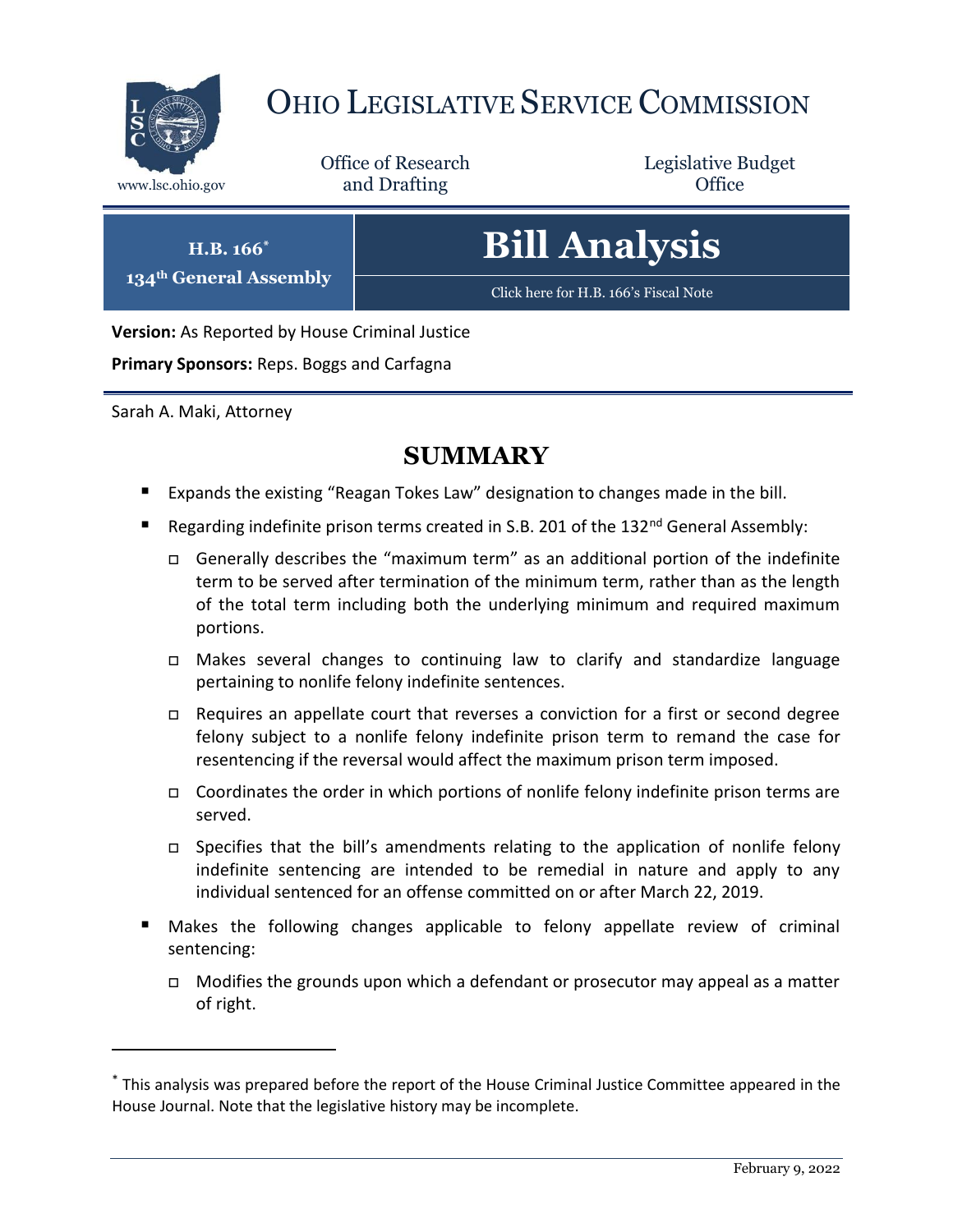- $\Box$  Modifies the sentences that are not subject to review by an appellate court.
- $\Box$  Modifies the items in the record to be reviewed to include an agreed statement of the record, if applicable.
- $\Box$  Requires that the record to be reviewed must be made available to all parties.
- $\Box$  Requires the appellant, when filing an appeal, to specify the grounds for the appeal and to specifically reference the record that is the basis of the appeal.
- $\Box$  Requires the appellate court to consider the record and, when reviewing a consecutive sentence, the aggregate length of all the sentences imposed.
- $\Box$  Modifies the presumptions and standards for felony appellate review.
- Defines a sentence that is "authorized by law" for purposes of appellate review.
- Regarding global positioning system (GPS) monitoring used for offenders released from prison under such monitoring:
	- Replaces the purposes of a GPS-related study that the Department of Rehabilitation and Correction (DRC) is required to conduct so that the study's purpose will be to analyze the use of GPS monitoring as a supervision tool and changes the date by which the study must be completed to December 31, 2022;
	- $\Box$  Requires that the monitoring specify restrictions, including inclusionary zones and necessary exclusionary zones and authorizes the restrictions to include an inclusionary zone curfew and other reasonable restrictions;
	- □ Requires that contracts that DRC enters into with third-party contract administrators for monitoring mandate that the GPS used include a crime scene correlation program with continuous monitoring under which law enforcement personnel may obtain access to information regarding such an offender's location;
	- □ Requires DRC to establish system requirements for GPS monitoring of such offenders by DRC, third-party contract administrators, or secondary entities under contract with such an administrator to perform the actual monitoring;
	- $\Box$  Requires that specified information about such offenders be entered into the Law Enforcement Automated Data System (LEADS) for access by law enforcement personnel; and
	- $\Box$  Requires that DRC, third-party administrators, and secondary entities performing actual monitoring under a contract provide law enforcement personnel upon request with information regarding a supervised offender's current and, if available, prior locations and recent criminal activity possibly related to the offender's location.
- Requires DRC to establish a reentry program for all offenders released from prison who it intends to have reside in, but who are not accepted by, a halfway house or similar facility.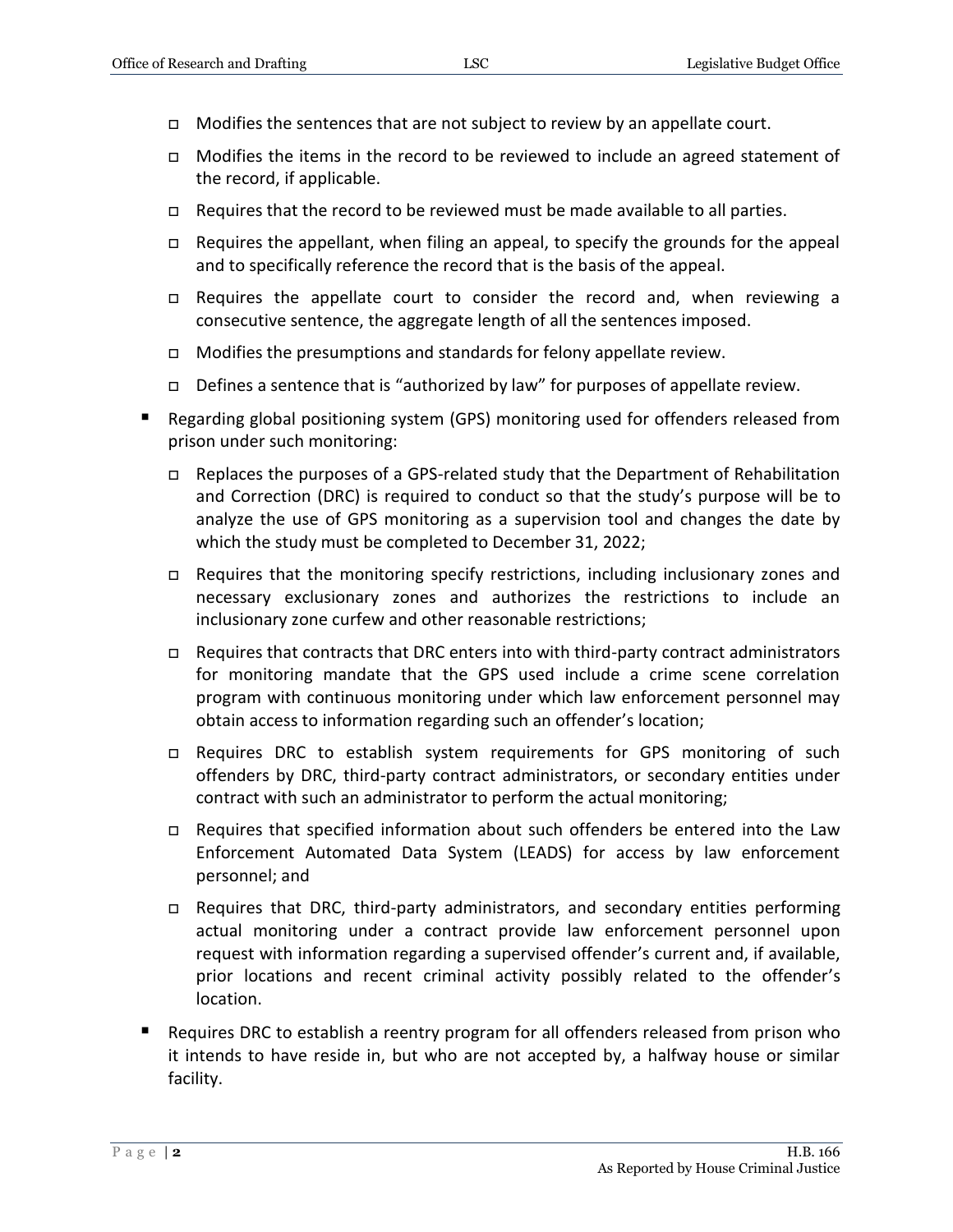- Requires the Adult Parole Authority to establish maximum workload and caseload standards for its parole and field officers and have enough trained officers to comply with the standards.
- Requires the State Criminal Sentencing Commission to appoint an Offender Supervision Study Committee to study and review all issues related to the supervision of offenders.

## **TABLE OF CONTENTS**

| DRC determination on maximum portion of nonlife felony indefinite prison term7          |
|-----------------------------------------------------------------------------------------|
|                                                                                         |
|                                                                                         |
|                                                                                         |
|                                                                                         |
|                                                                                         |
|                                                                                         |
|                                                                                         |
|                                                                                         |
|                                                                                         |
|                                                                                         |
|                                                                                         |
|                                                                                         |
|                                                                                         |
|                                                                                         |
| Conduct and purpose of study, and submission to legislative leadership and Governor  14 |
|                                                                                         |
|                                                                                         |
| Specifications for contract with GPS third-party contract administrator 15              |
|                                                                                         |
| Inclusion in LEADS of information regarding GPS-monitored offenders 16                  |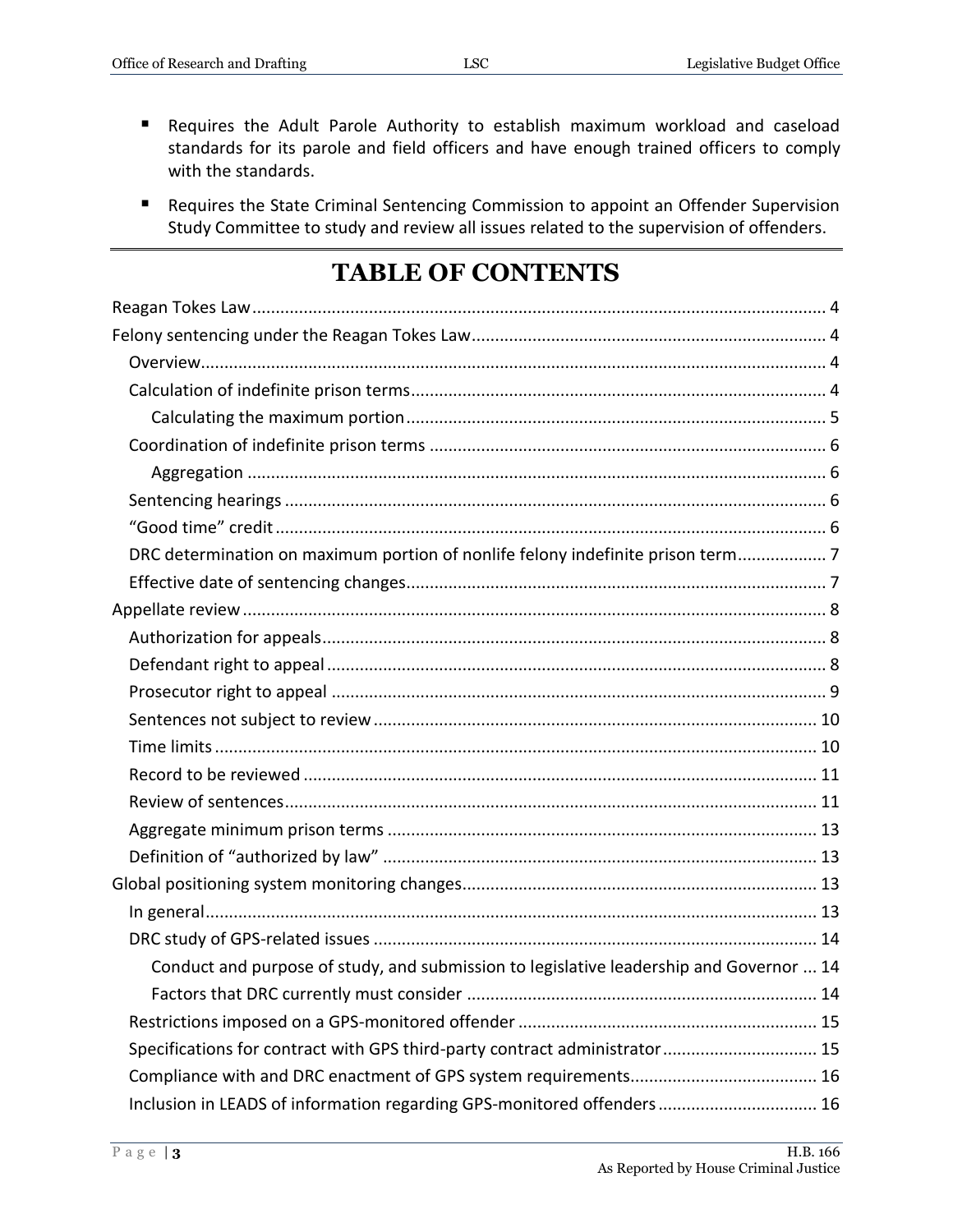| Real-time access or active GPS access to information about GPS-monitored offender's |  |
|-------------------------------------------------------------------------------------|--|
|                                                                                     |  |
|                                                                                     |  |
| Reentry programs of the Department of Rehabilitation and Correction 18              |  |
| Adult Parole Authority parole and field officer caseloads and workloads 19          |  |
| State Criminal Sentencing Commission's Offender Supervision Study Committee 19      |  |
|                                                                                     |  |
|                                                                                     |  |

## **DETAILED ANALYSIS**

## <span id="page-3-0"></span>**Reagan Tokes Law**

S.B. 201 of the  $132<sup>nd</sup>$  General Assembly named all of its provisions relating to Felony Sentencing Law, the DRC study of GPS monitoring, and prioritized use of the Community Programs Fund the "Reagan Tokes Law." The bill includes all amendments to those laws under that designation. $1$ 

## <span id="page-3-1"></span>**Felony sentencing under the Reagan Tokes Law**

### <span id="page-3-2"></span>**Overview**

The bill modifies and clarifies procedures for and calculations of indefinite prison terms for offenders who are sentenced to a prison term for a first or second degree felony committed on or after the effective date of S.B. 201 of the 132<sup>nd</sup> General Assembly (March 22, 2019). Primarily, the bill describes the "maximum prison term" as the portion of an indefinite prison term to be served after termination of the minimum term, rather than as the potential length of the total term including both the underlying minimum and required maximum portions. Under the bill, an indefinite sentence of "10 to 15 years," would encompass both a minimum prison term of 10 years, as well as the subsequent "maximum prison term" portion of five years. Under current law the "maximum prison term" description would encompass the longest available term of imprisonment, or 15 years. The changes allow for the bill to coordinate the order in which portions of nonlife felony indefinite prison terms are served.

## <span id="page-3-3"></span>**Calculation of indefinite prison terms**

For purposes of indefinite prison terms for offenders who are sentenced to a prison term for a first or second degree felony committed on or after March 22, 2019 (hereafter "nonlife felony indefinite prison terms"), the bill describes the "maximum prison term" as the potential additional prison term imposed as part of a nonlife felony indefinite prison term that must be served by the offender at the conclusion of the offender's minimum prison term, rather than as the length of the total term including both the underlying minimum and required

 $1$  R.C. 2901.011.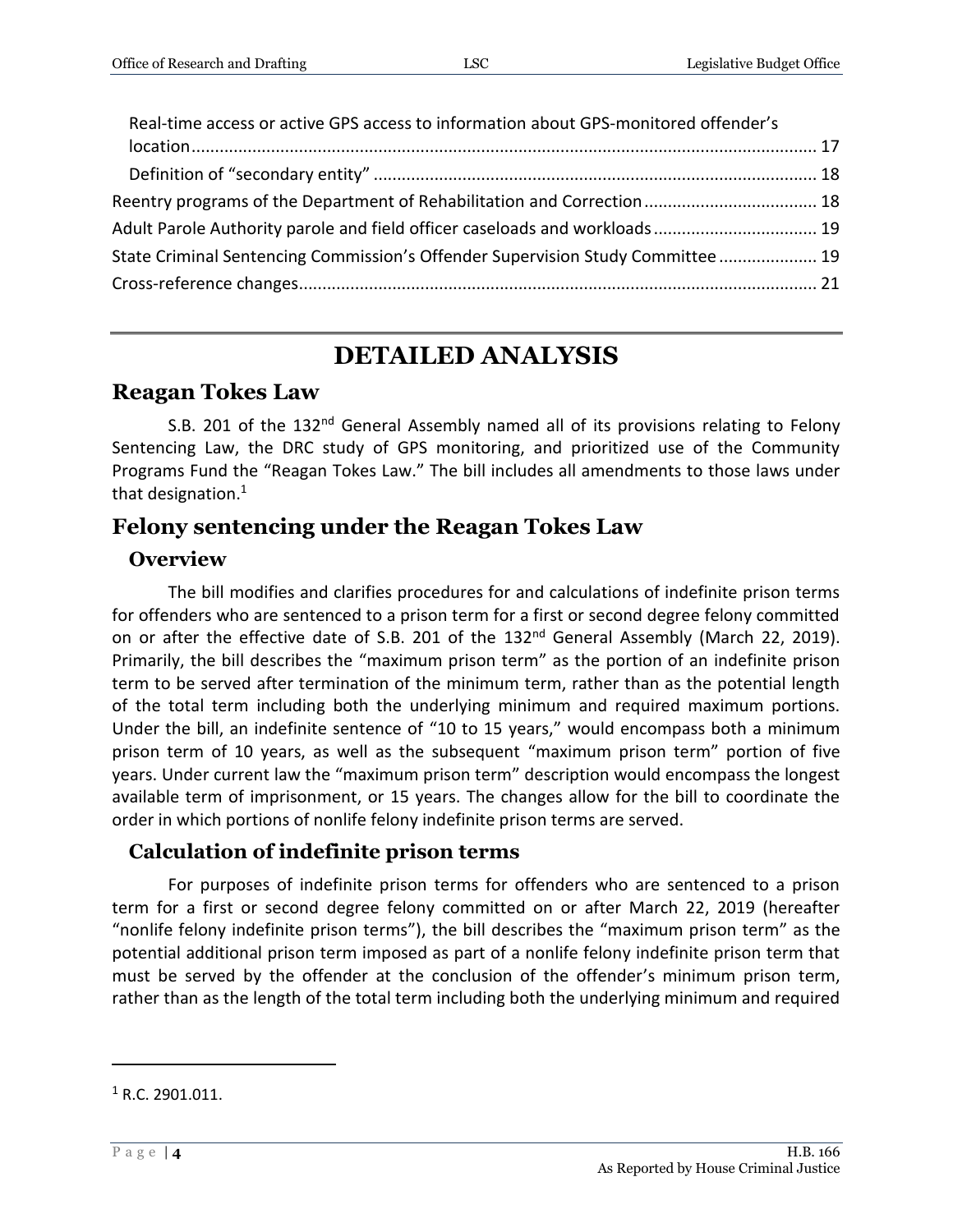maximum portions under current law.<sup>2</sup> This fundamental recharacterization results in significant conforming changes, $3$  allows for standardization of the terms "minimum prison term" and "maximum prison term" as they apply to nonlife felony indefinite prison terms,<sup>4</sup> and allows for additional clarification in sentencing for nonlife felony indefinite prison terms.

#### **Calculating the maximum portion**

<span id="page-4-0"></span>The bill requires a single maximum portion as part of a nonlife felony indefinite prison term.<sup>5</sup> That single maximum portion must be calculated under continuing law, with some modifications. While current law requires the court imposing a nonlife felony indefinite prison term on an offender for a qualifying felony (a first or second degree felony offense committed on or after March 22, 2019, that is subject to a nonlife felony indefinite prison term)<sup>6</sup> to determine the maximum prison term that is part of the sentence, and has various procedures for calculating maximum terms depending on whether the terms imposed are to be served consecutively or concurrently, the bill requires a court imposing a nonlife felony indefinite prison term on an offender *for one or more qualifying felonies contained in one or more indictments, informations, or complaints* to determine the *single* maximum prison term that is part of the sentence *for all of the qualifying felonies of the first or second degree contained in the indictments, informations, or complaints.* These changes require a court sentencing an offender for multiple felonies subject to a nonlife felony indefinite prison term to calculate and assign a single maximum prison term as part of that sentence.

If the offender is being sentenced for one felony and that felony is a qualifying felony, the maximum prison term, consistent with the changes to "**Calculation of indefinite prison terms**," above, is equal to 50% of the minimum prison term imposed on the offender. If the offender is being sentenced for more than one felony and if one or more of the felonies is a qualifying felony, the maximum prison term is equal to 50% of the longest minimum prison term for the most serious qualifying felony being sentenced. The "most serious qualifying felony being sentenced" is the qualifying felony carrying the highest degree of felony of all of the qualifying felonies contained in the indictments, informations, or complaints for which the sentence is being imposed.<sup>7</sup> The bill clarifies that under continuing law, any mandatory prison term imposed on an offender is to be imposed separately from a nonlife felony indefinite prison term.

 $7$  R.C. 2929.144(A)(1) and (B).

 $2$  R.C. 2929.14(A)(1)(a).

 $3$  R.C. 2152.14(F) and (G), 2929.01(FF)(2) and (GGG), 2945.37(A)(6)(b) and (A)(9), 2945.401(J)(1)(b), 2949.08(C)(2) and (E), and 2967.191(B)(2).

 $4$  R.C. 2929.01(X)(1), (BB)(2), (FF)(2), (HHH), and (III); 2929.14; and 2929.144(C).

 $5 R.C. 2929.14(A)(1)(a)$ .

 $6$  R.C. 2929.144(A)(2).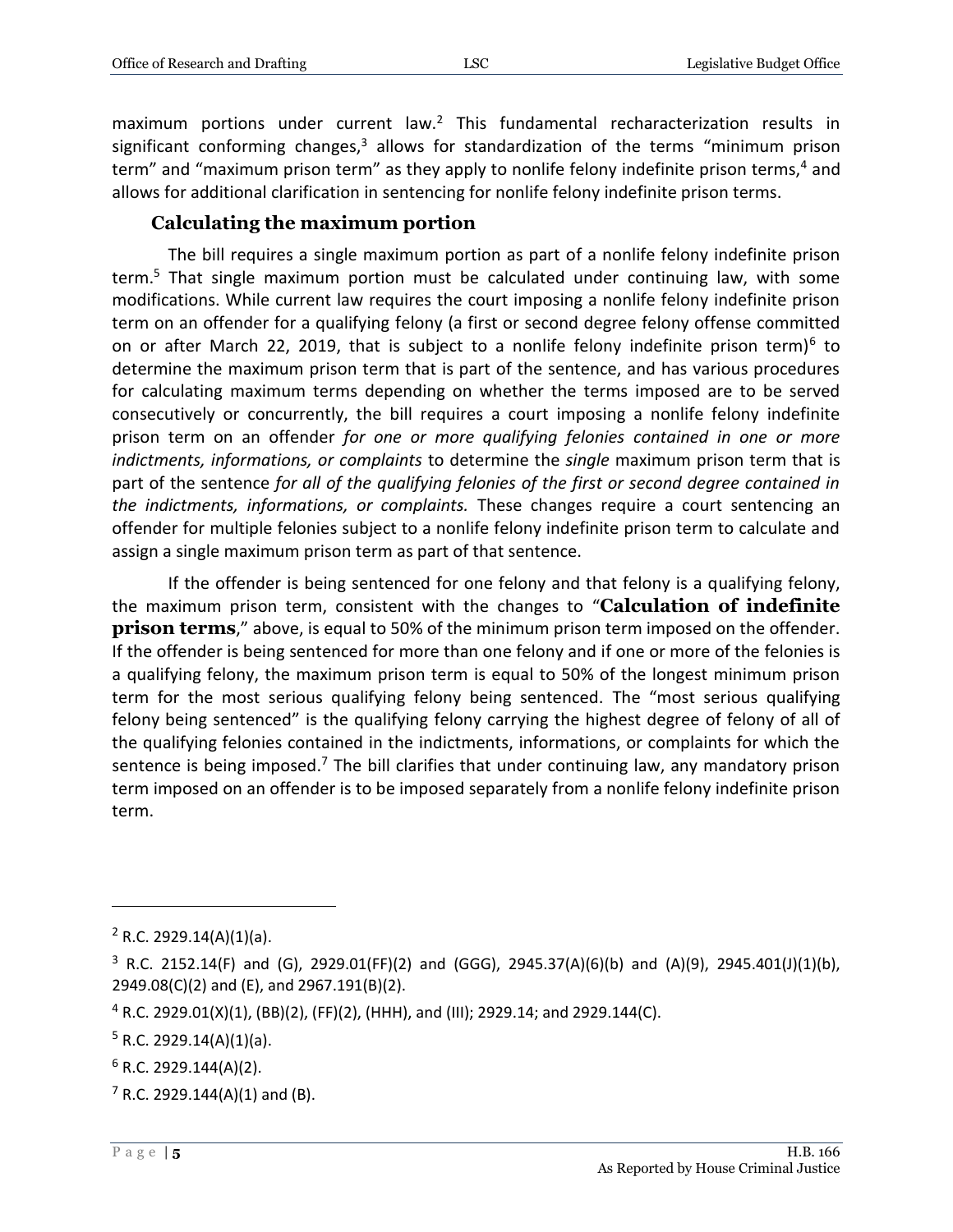#### <span id="page-5-0"></span>**Coordination of indefinite prison terms**

The bill modifies the coordination of nonlife felony indefinite prison terms and definite prison terms previously, subsequently, or contemporaneously imposed on an offender. Current law requires any definite prison term or mandatory prison term imposed on an offender and required to be served consecutively to an indefinite sentence previously or subsequently imposed on the offender to be served *prior* to the indefinite sentence. The bill expands that coordination to mandatory and definite prison terms imposed *contemporaneously with* nonlife felony indefinite prison terms and uses standardized terms to refer to the various prison terms.<sup>8</sup>

#### **Aggregation**

<span id="page-5-1"></span>If a court sentences an offender to a nonlife felony indefinite prison term, to be served consecutively with another nonlife felony indefinite prison term previously, subsequently, or contemporaneously imposed on the offender in another case for an offense committed on or after March 22, 2019, the bill requires the minimum portions of the nonlife felony indefinite prison term to be aggregated and treated as one aggregate minimum prison term and the maximum prison term portions to be aggregated and treated as one aggregate maximum prison term to be served in accordance with "**DRC determination on maximum portion of nonlife felony indefinite prison term**," below.<sup>9</sup>

The bill also coordinates nonlife felony indefinite prison terms sentenced to be served consecutively to an indefinite prison term for an offense committed before July 1, 1996. The nonlife felony indefinite prison term for the offense committed after March 22, 2019, must be served prior to the older indefinite prison term.<sup>10</sup>

#### <span id="page-5-2"></span>**Sentencing hearings**

If the sentencing court determines at the sentencing hearing that a prison term is necessary or required, and if the prison term is a nonlife felony indefinite prison term, the bill requires the sentencing court to notify the offender that the nonlife felony indefinite prison term to which the offender is subject consists of a minimum prison term followed by a maximum prison term.<sup>11</sup>

#### <span id="page-5-3"></span>**"Good time" credit**

Existing law allows for a person confined in a state correctional institution or placed in the substance use disorder treatment program to earn credit toward satisfaction of the person's stated prison term by participating in education programs, vocational training, employment in prison industries, treatment for substance abuse, or other constructive

 $8$  R.C. 2929.14(C)(10)(a).

 $9 R.C. 2929.14(C)(10)(b).$ 

 $10$  R.C. 2929.14(C)(10)(c).

 $11$  R.C. 2929.19(B)(2)(c)(i).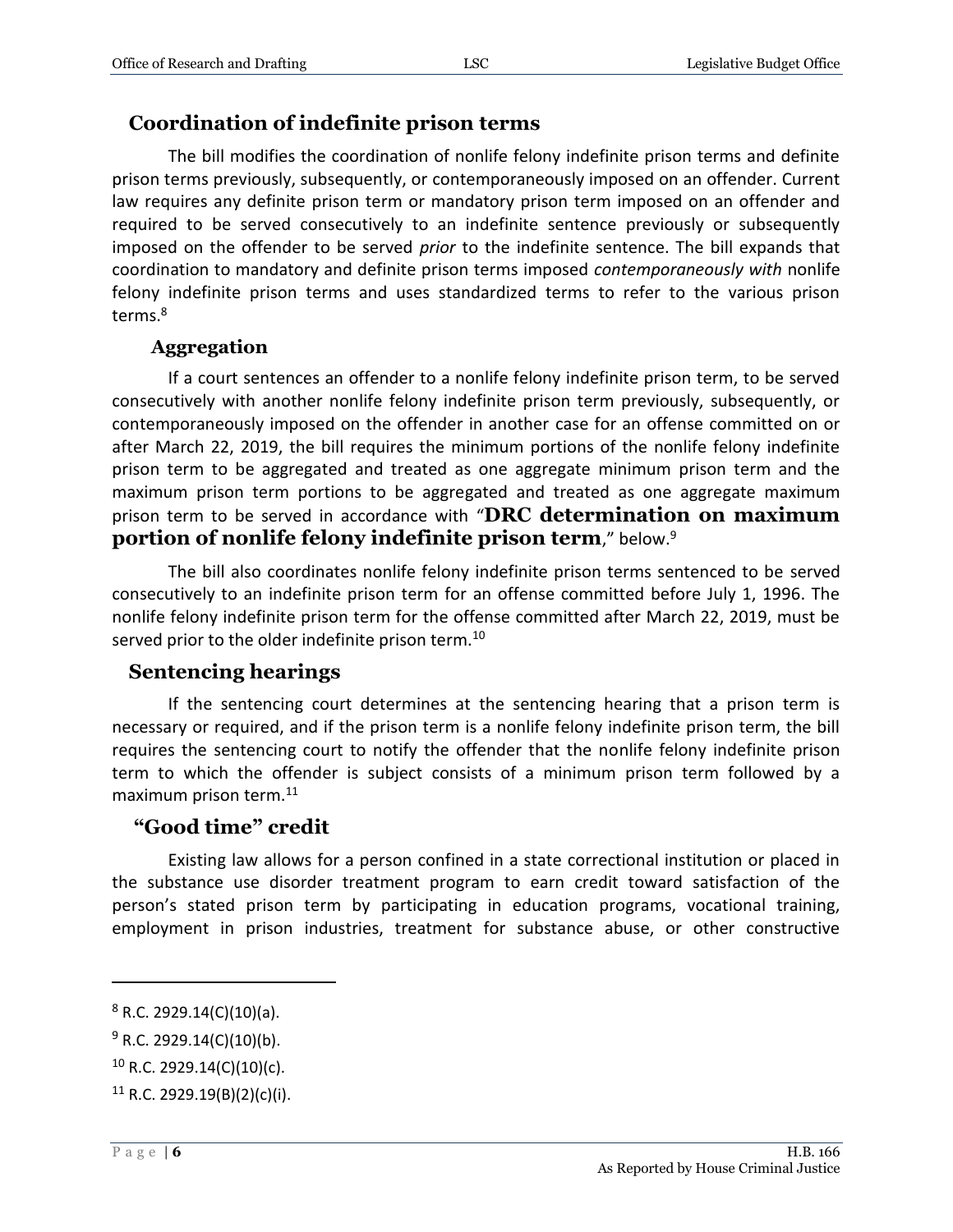programs developed by DRC. While the bill maintains current law that requires that credit to be awarded toward "the minimum and maximum terms of a prisoner serving" a nonlife felony indefinite prison term, the changes made in the bill to the characterization of "maximum prison term" (See "**Calculation of indefinite prison terms**," above) effectively increase the weight of this credit. Because the "maximum prison term" under existing law refers to the total potential length of imprisonment, it is necessary to credit both the minimum and maximum term one day for each one day the sentence should be reduced. Under the bill, crediting the minimum and maximum term would reduce two distinct portions of the same sentence and would effectively double the reduction for prisoners serving nonlife felony indefinite sentences.<sup>12</sup>

#### <span id="page-6-0"></span>**DRC determination on maximum portion of nonlife felony indefinite prison term**

In applying the continuing law presumption for release upon expiration of an offender's minimum prison term, the bill requires DRC to consider an offender's aggregate minimum prison term and makes changes to the procedures governing the presumption to reflect the bill's separate treatment of the minimum and maximum portions of the nonlife felony indefinite sentence in the context of the presumption for release and presumptive earned early release.<sup>13</sup> To this end, the bill defines "offender's aggregate maximum prison term" for purposes of applying the presumption for release referenced above as the sum of all maximum prison terms imposed on an offender and sentenced to be served consecutively to one another or combined as part of a nonlife felony indefinite sentence.

Ultimately the changes require an offender serving multiple nonlife felony indefinite prison terms to serve the aggregate minimum prison term, before being subject to the continuing law presumption for release. The presumption for release may be rebutted as in existing law, resulting in continued DRC confinement, but those extensions are capped by the offender's aggregate maximum prison term. Additionally, the presumption must be rebutted at least once before commencing each portion of the aggregate maximum prison term that is attributable to an individual maximum prison term that was aggregated in the same order that the corresponding minimum portions of the minimum aggregate prison term are served.<sup>14</sup>

#### <span id="page-6-1"></span>**Effective date of sentencing changes**

The bill specifies that the changes in the bill relating to the application of nonlife felony indefinite sentencing are intended to be remedial in nature and apply to any individual sentenced for an offense committed on or after March 22, 2019.<sup>15</sup>

 $12$  R.C. 2967.193(F)(2).

<sup>13</sup> R.C. 2967.271(B), (C), and (D).

<sup>14</sup> R.C. 2967.271(D)(3).

 $15$  Section 3.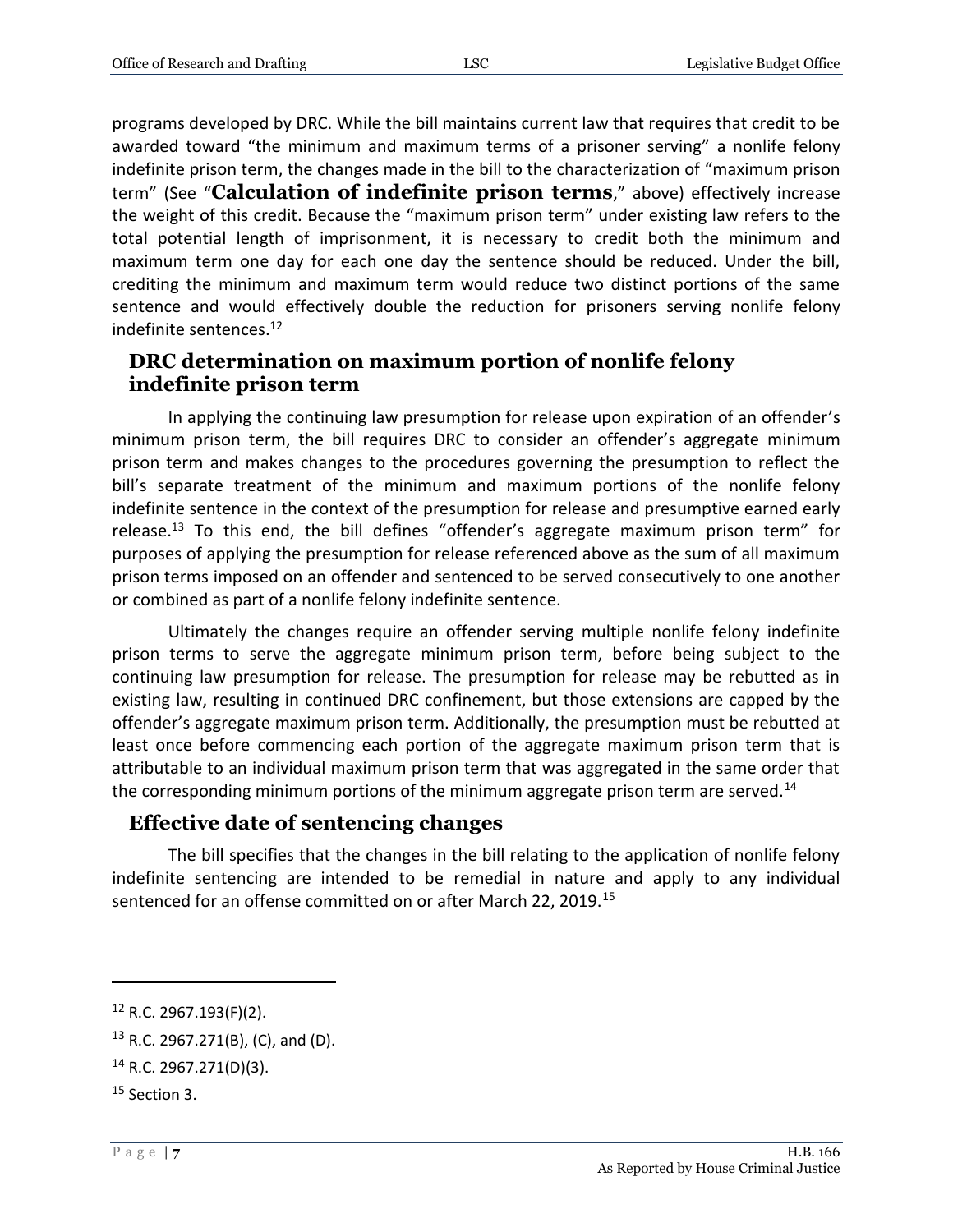## <span id="page-7-0"></span>**Appellate review**

### <span id="page-7-1"></span>**Authorization for appeals**

The bill provides that the appellate review changes made by the bill apply to all appeals of sentences imposed upon a defendant who is convicted of or pleads guilty to a felony. Except for constitutional challenges, no appeal of a sentence imposed upon a defendant who is convicted of or pleads guilty to a felony may be filed unless authorized by the bill.<sup>16</sup>

### <span id="page-7-2"></span>**Defendant right to appeal**

The bill specifies that in addition to any other right to appeal, a defendant who is convicted of or pleads guilty to a felony may appeal as a matter of right the sentence imposed upon the defendant on one of the following grounds:<sup>17</sup>

- 1. The sentence is not "authorized by law," a defined term (see "**Definition of "authorized by law**,**""** below).
- 2. The sentence was imposed for an offense and was not imposed concurrently or consecutively with another sentence.
- 3. The sentence was imposed for an offense and was not imposed concurrently or consecutively with another sentence, and there is a presumption against a prison term for the offense.
- 4. The sentence was imposed concurrently with another sentence.
- 5. The sentence was imposed concurrently with another sentence for the offense, and there is a presumption against a prison term for the offense.
- 6. The sentence was imposed consecutively with another sentence for an offense, and the sentencing court did not make the required findings for a consecutive sentence to overcome the presumption for a concurrent sentence.
- 7. The sentence was imposed consecutively with another sentence for an offense, and the sentencing court made the required findings for a consecutive sentence to overcome the presumption for a concurrent sentence.

The bill repeals current law that specifies that in addition to any other right to appeal, a defendant who is convicted of or pleads guilty to a felony may appeal as a matter of right the sentence imposed upon the defendant on one of the following grounds: $^{18}$ 

 The sentence consisted of or included the maximum definite prison term allowed for the offense, or, with respect to a nonlife felony indefinite prison term, the longest minimum prison term allowed for the offense, the maximum definite prison term or

 $16$  R.C. 2953.08(B).

 $17$  R.C. 2953.08(C).

 $18$  R.C. 2953.08(A), repealed by the bill.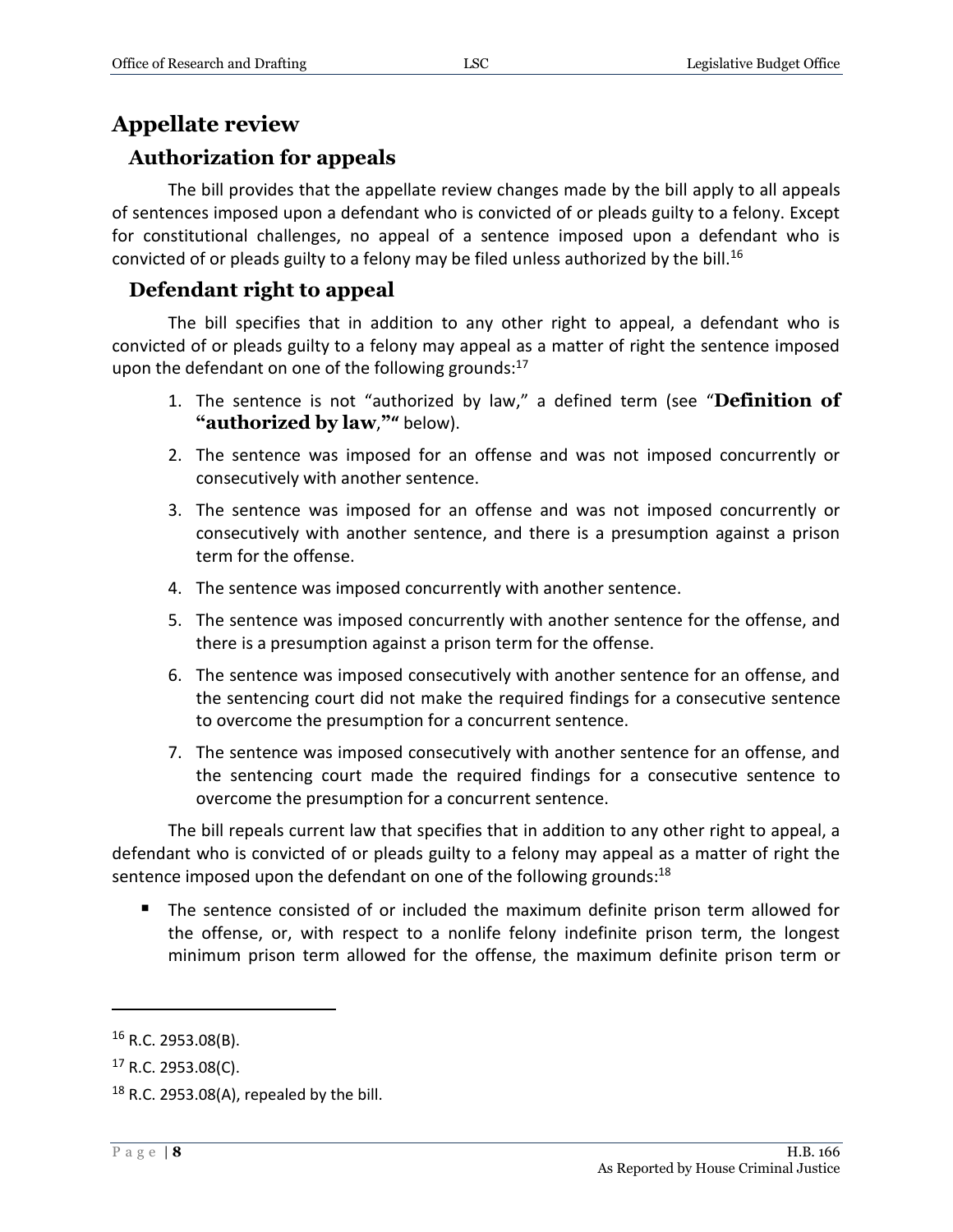longest minimum prison term was not required for the offense, and the court imposed the sentence under one of the following circumstances: (1) the sentence was imposed for only one offense, or (2) the sentence was imposed for two or more offenses arising out of a single incident, and the court imposed the maximum definite prison term or longest minimum prison term for the offense of the highest degree.

- The sentence consisted of or included a prison term and the offense for which it was imposed is a fourth or fifth degree felony or is a felony drug offense that is subject to community control sanctions. If the court specifies that it found one or more factors for community control sanctions to apply relative to the defendant, the defendant is not entitled to appeal as a matter of right the sentence imposed upon the offender.
- The person was convicted of or pleaded guilty to a violent sex offense or designated homicide, assault, or kidnapping offense, was adjudicated a sexually violent predator in relation to that offense, and was sentenced to an indefinite prison term consisting of a minimum fixed by the court, but not less than two years, and a maximum term of life imprisonment, if the minimum term of the indefinite term is the longest term available for the offense from among the range of definite prison terms or, with respect to a nonlife felony indefinite prison term, the longest minimum prison term allowed for the offense.
- $\blacksquare$  The sentence is contrary to law.
- The sentence consisted of an additional prison term of ten years.

The bill also repeals current law that specifies that a defendant may appeal a sentence imposed upon the defendant on the basis that the sentencing judge has imposed consecutive sentences and that the consecutive sentences exceed the maximum definite prison term allowed for the most serious offense of which the defendant was convicted or, with respect to a nonlife felony indefinite prison term, exceed the longest minimum term allowed for the most serious offense. Upon the filing of a motion, the court of appeals may grant leave to appeal the sentence if the court determines that the allegation included as the basis of the motion is true.

The bill also repeals current law that specifies that a defendant may appeal an additional sentence imposed upon a defendant if the additional sentence is for a definite prison term that is longer than five years.<sup>19</sup>

#### <span id="page-8-0"></span>**Prosecutor right to appeal**

The bill specifies that a prosecuting attorney, city director of law, village solicitor, or similar chief legal officer of a municipal corporation, or attorney general, if one of those persons prosecuted the case, may appeal as a matter of right a sentence imposed upon a defendant who is convicted of or pleads guilty to a felony on any of the following grounds:<sup>20</sup>

 $19$  R.C. 2953.08(C), repealed by the bill.

 $20$  R.C. 2953.08(D) and R.C. 2953.08(B), repealed by the bill.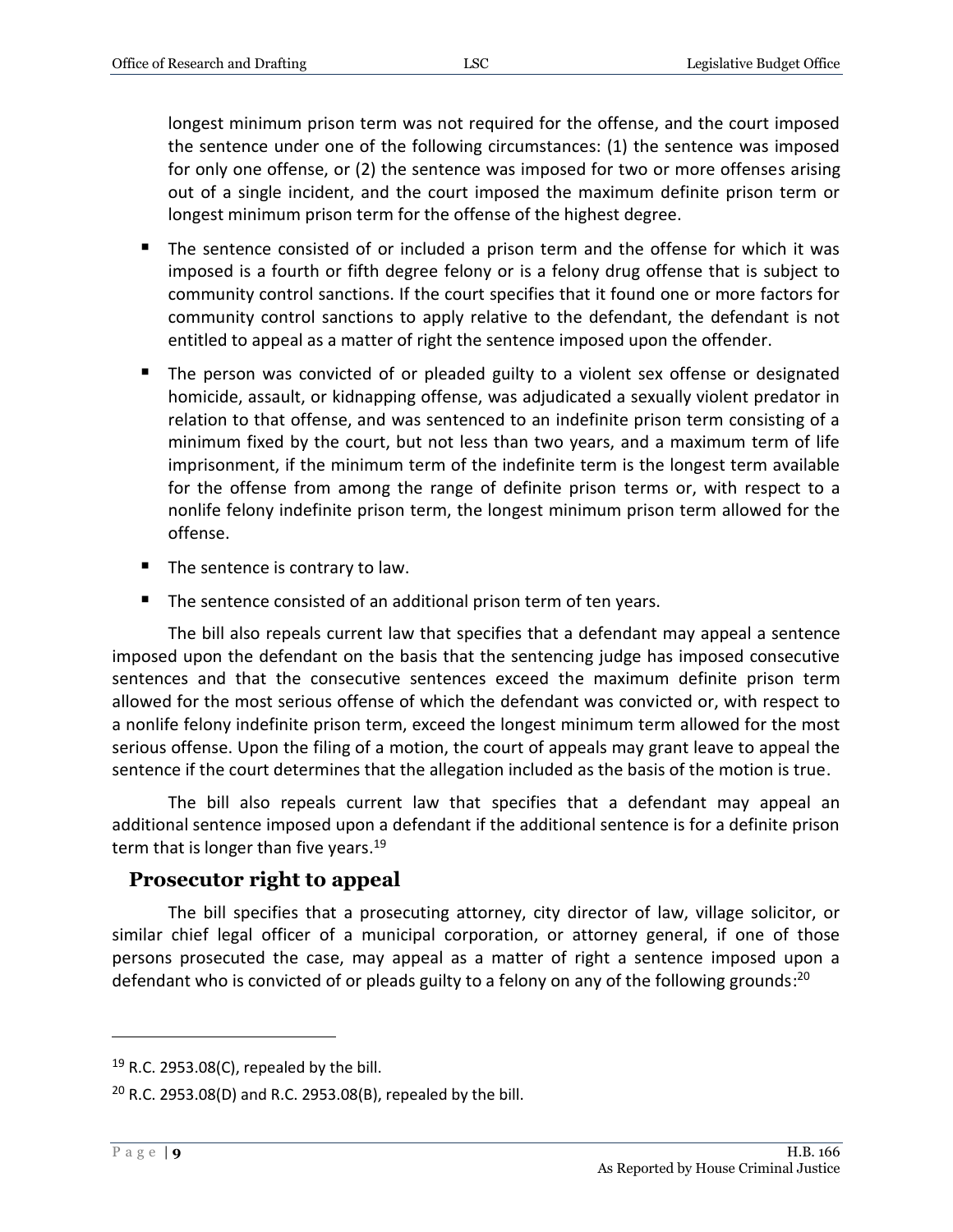- 1. New under the bill, the sentence is not authorized by law.
- 2. New under the bill, the sentence is suspended, and the sentence was imposed for a first or second degree felony.
- 3. As under current law, the sentence did not include a prison term despite a presumption favoring a prison term for the offense for which it was imposed.
- 4. As under current law, the sentence is a modification of a sentence that was imposed for a first or second degree felony.

The bill repeals current law that specifies that a prosecutor may appeal as a matter of right a sentence imposed upon a defendant who is convicted of or pleads guilty to a felony on the ground that the sentence is contrary to law.<sup>21</sup>

#### <span id="page-9-0"></span>**Sentences not subject to review**

The bill provides that a sentence imposed upon a defendant is not subject to review if all of the following apply:<sup>22</sup>

- As under current law, the sentence is authorized by law;
- As under current law, the sentence has been jointly recommended by the defendant and the prosecution in the case;
- New under the bill, the sentence imposed upon the defendant is consistent with the joint recommendation by the defendant and the prosecution in the case as to the sentence, sentencing range, aggregate minimum prison term, or aggregate maximum prison term;
- As under current law, the sentence is imposed by a sentencing judge.

The bill repeals a provision that specifies, except as provided above, that an additional prison term imposed on a defendant is not subject to review.

The bill repeals a provision that specifies that a sentence imposed on a defendant for aggravated murder or murder is not subject to review.<sup>23</sup>

#### <span id="page-9-1"></span>**Time limits**

The bill repeals the requirement that a defendant, prosecuting attorney, city director of law, village solicitor, or chief municipal legal officer must file an appeal of a sentence to a court of appeals within the time limits provided in the Rules of Appellate Procedure. The time limits must not commence running until the court grants the motion that makes the sentence modification in question. A sentence appeal must be consolidated with any other appeal in the

<sup>&</sup>lt;sup>21</sup> R.C. 2953.08(B)(2), repealed by the bill.

<sup>&</sup>lt;sup>22</sup> R.C. 2953.08(E) and R.C. 2953.08(D), repealed by the bill.

 $23$  R.C. 2953.08(D), repealed by the bill.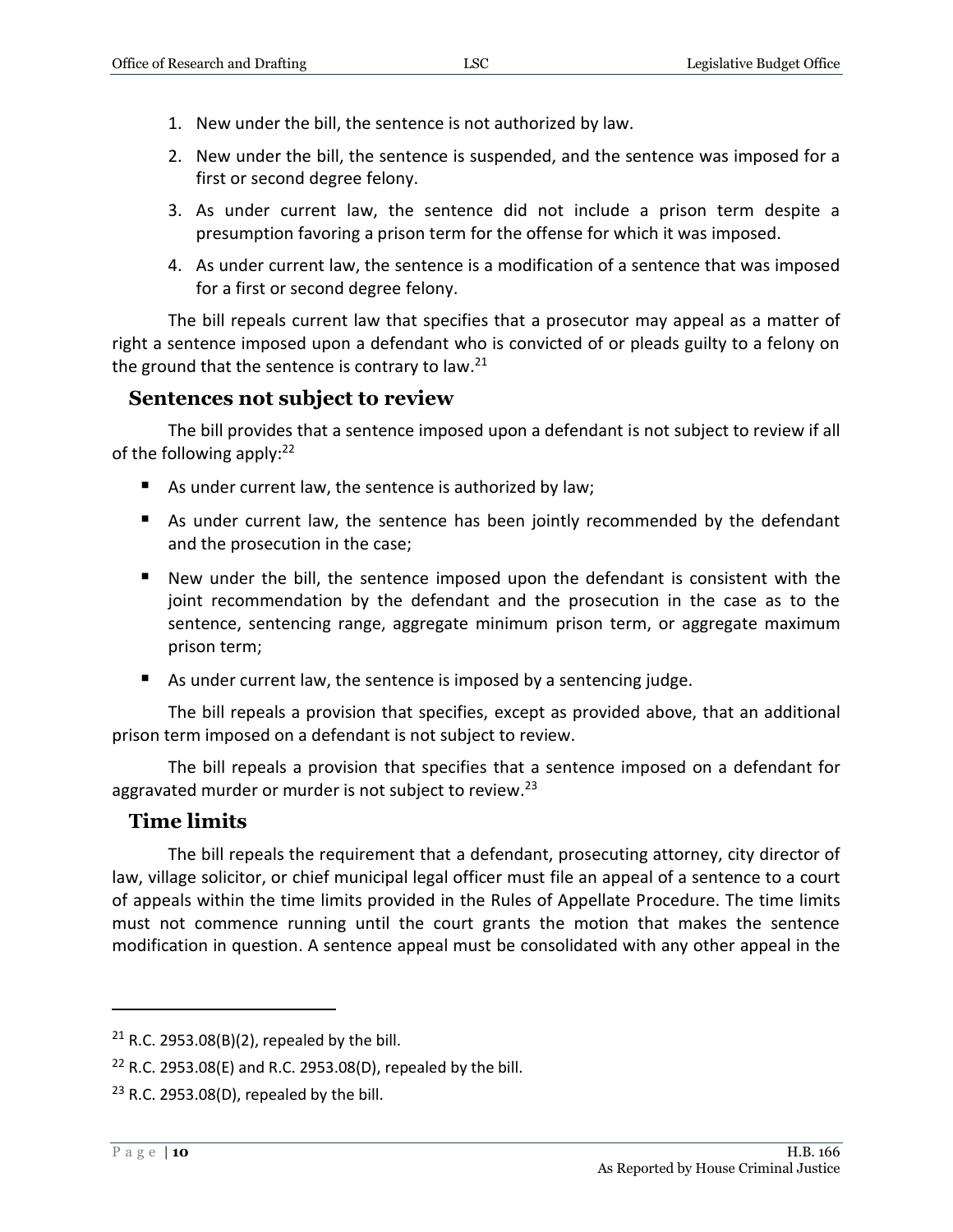case. If no other appeal is filed, the court of appeals may review only the portions of the trial record that pertain to sentencing.<sup>24</sup>

#### <span id="page-10-0"></span>**Record to be reviewed**

The bill provides that, on appeal of a sentence, the record to be reviewed must include all of the following, as applicable: $25$ 

- As under current law, a presentence, psychiatric, or other investigative report that was submitted to the court in writing before the sentence was imposed;
- As under current law, the trial record in the case in which the sentence was imposed;
- As under current law, any oral or written statements made to or by the court at the sentencing hearing at which the sentence was imposed;
- As under current law, any written findings of fact that the court was required to make in connection with the modification of the sentence pursuant to judicial release;
- New under the bill, an agreed statement of the record to be reviewed must be included.

The bill requires that the record to be reviewed be made available to all parties.<sup>26</sup>

The bill requires the appellant, when filing the appeal, to specify the grounds for the appeal and to specifically reference the record that is the basis of the appeal.<sup>27</sup>

The bill requires the appellate court to consider the record, including the findings underlying the sentence or modification given by the sentencing court and, when reviewing a sentence that was imposed consecutively with another sentence, the aggregate length of all the sentences imposed.<sup>28</sup>

#### <span id="page-10-1"></span>**Review of sentences**

The bill provides that for a sentence reviewed under (1) to (6) in "**Defendant right to appeal**" or in "**Prosecutor right to appeal,**" if the sentence is within the range of prison terms for a felony, there is a presumption that the sentence is proportional and consistent, and the court must vacate and remand for resentencing if the defendant or prosecution establishes by clear and convincing evidence that the sentencing court erroneously based its sentence on an error of fact.<sup>29</sup>

The bill provides that for a sentence reviewed under (7) in "**Defendant right to**  appeal," if the aggregate minimum prison term of the consecutive sentence, not including any

 $24$  R.C. 2953.08(E), repealed by the bill.

<sup>&</sup>lt;sup>25</sup> R.C. 2953.08(F)(1) and R.C. 2953.08(F), repealed by the bill.

 $26$  R.C. 2953.08(F)(2).

<sup>27</sup> R.C. 2953.08(G).

 $28$  R.C. 2953.08(H)(1).

 $29$  R.C. 2953.08(H)(2).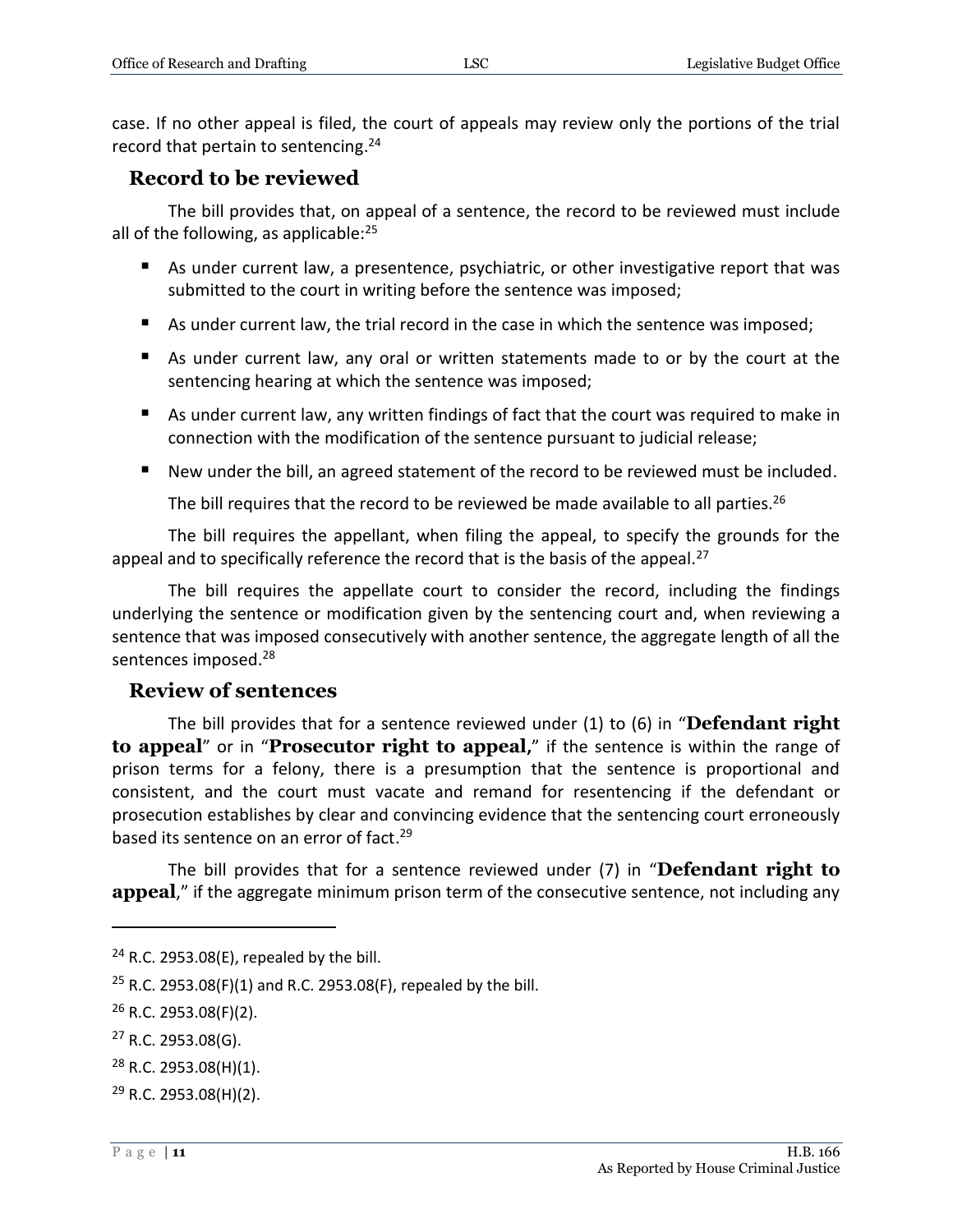specification, is equal to or less than the number of years in "**Aggregate minimum prison terms**," there is a presumption that the findings made for consecutive prison terms are supported by the record, and the appellate court must vacate and remand for resentencing if the findings made for consecutive sentences are not clearly and convincingly supported by the record.

The bill provides that for a sentence reviewed under (7) in "**Defendant right to**  appeal," if the aggregate minimum prison term of the consecutive sentence, not including any specification, is greater than the number of years in "**Aggregate minimum prison terms**," there is no presumption that the findings made for consecutive prison terms are supported by the record, and the appellate court must vacate and remand for resentencing if the findings made for consecutive sentences are not clearly and convincingly supported by the record. 30

Allows the court, in making a determination for a sentence reviewed under (7) in "Defendant right to appeal," to consider all of the following:<sup>31</sup>

- The conduct of the defendant:
- The age of the defendant;
- The harm or lack of harm caused by the offense or offenses;
- The defendant's criminal history or lack of criminal history;
- All relevant sentencing factors;
- The consistency and proportionality of the sentence;
- Any mitigating factors presented at sentencing.

The bill repeals current law that provides that for a sentence reviewed under "**Defendant right to appeal**" or "**Prosecutor right to appeal**," if the sentencing court was required to make the findings for community control sanctions, for a presumption of a prison term, or for the trier of fact, and if the sentencing court failed to state the required findings on the record, the appellate court must remand the case to the sentencing court and instruct the sentencing court to state on the record the required findings.<sup>32</sup>

The bill repeals current law that provides that for a sentence reviewed under "**Defendant right to appeal**" or "**Prosecutor right to appeal**," the appellate court may increase, reduce, or otherwise modify a sentence that is appealed or may vacate the sentence and remand the matter to the sentencing court for resentencing. The appellate

 $30$  R.C. 2953.08(H)(3)(a) and (b).

 $31$  R.C. 2953.08(H)(3)(c).

 $32$  R.C. 2953.08(G)(1), repealed by the bill.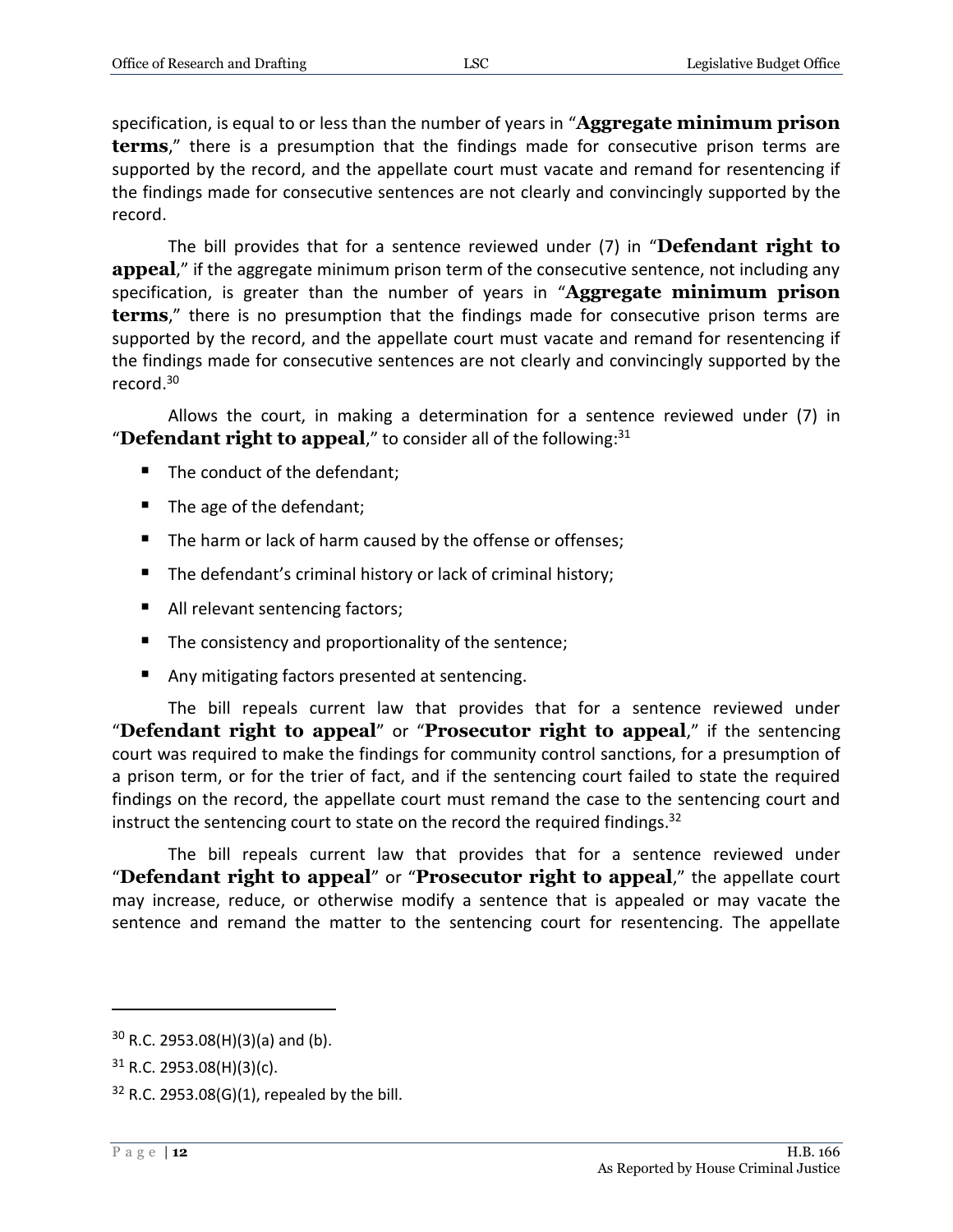court's standard for review is not whether the court abused its discretion. The appellate court may take action if it clearly and convincingly finds either of the following: 33

- That the record does not support the court's findings for community control sanctions, for a presumption of a prison term, for an additional definite prison term, for consecutive prison terms, or for judicial release, whichever is relevant;
- $\blacksquare$  That the sentence is contrary to law.

#### <span id="page-12-0"></span>**Aggregate minimum prison terms**

The bill requires the court to review the following aggregate minimum prison terms of a consecutive sentence (see, "**Review of sentences**," above):<sup>34</sup>

- 15 years when the most serious offense is a first degree felony;
- 12 years when the most serious offense is a second degree felony;
- Eight years when the most serious offense is a third degree felony;
- Three years when the most serious offense is a fourth degree felony;
- Two years when the most serious offense is a fifth degree felony.

#### <span id="page-12-1"></span>**Definition of "authorized by law"**

The bill defines "authorized by law" for purposes of felony sentencing appeals as a sentence that complies with all mandatory, definite, and indefinite sentencing provisions, is within the statutory range of prison terms for a felony, and complies with any other provision of the Revised Code.<sup>35</sup>

## <span id="page-12-2"></span>**Global positioning system monitoring changes**

#### <span id="page-12-3"></span>**In general**

The bill enacts provisions that address the use of GPS monitoring for GPS-monitored offenders. As used in the provisions, "GPS-monitored offender" means an offender who, on or after the bill's effective date, is released from confinement in a state prison under a conditional pardon, parole, other form of authorized release, or transitional control that includes GPS monitoring as a condition of the person's release, or who, on or after that date, is placed under post-release control (PRC) that includes GPS monitoring as a condition under the post-release control. 36

 $33$  R.C. 2953.08(G)(2), repealed by the bill.

 $34$  R.C. 2953.08(H)(3)(d).

 $35$  R.C. 2953.08(A).

<sup>36</sup> R.C. 5120.038(A); also R.C. 5120.021(B)(3).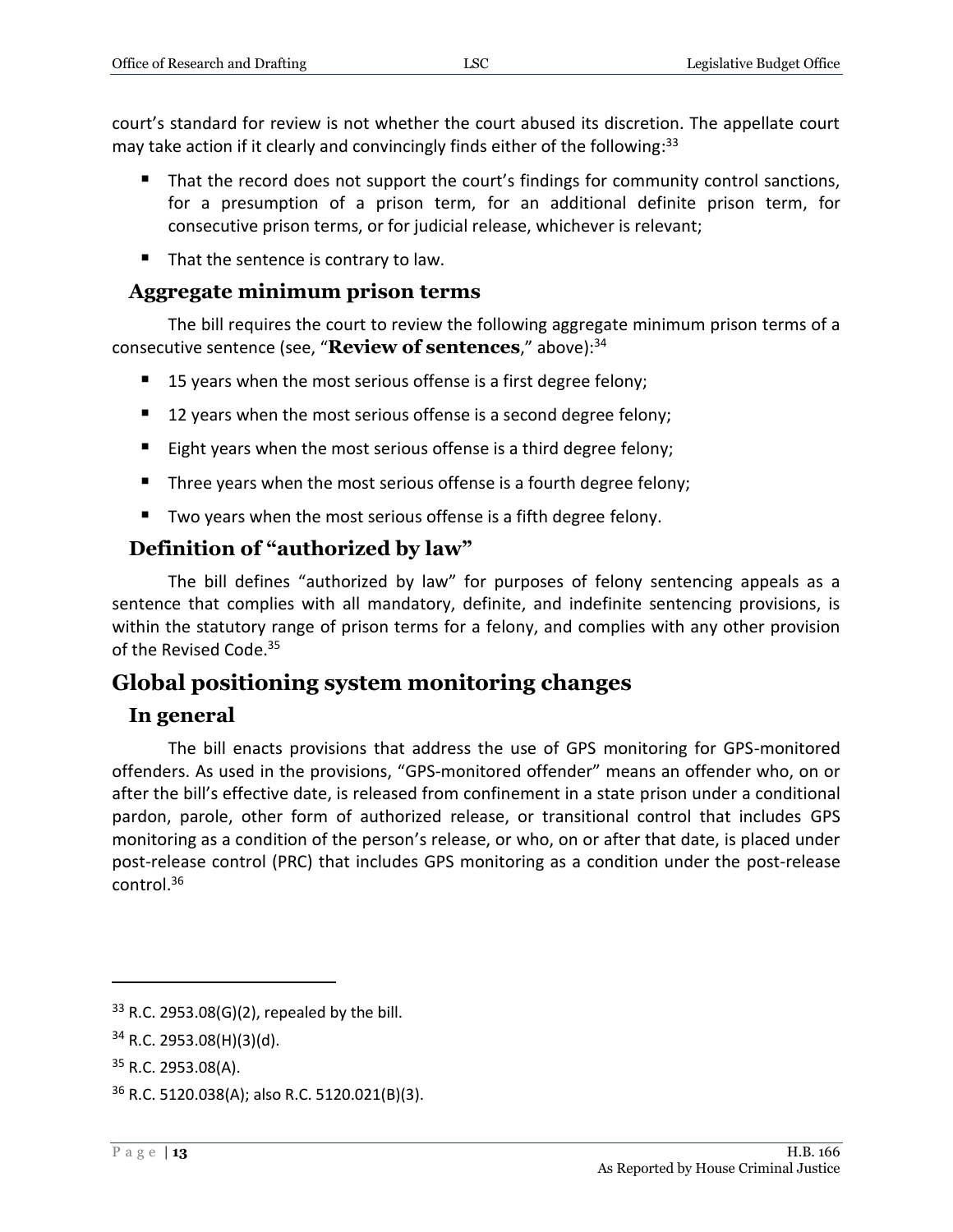## <span id="page-13-1"></span><span id="page-13-0"></span>**DRC study of GPS-related issues**

#### **Conduct and purpose of study, and submission to legislative leadership and Governor**

Existing law, which was enacted in Am. Sub. S.B. 201 of the 132<sup>nd</sup> General Assembly (the Reagan Tokes Law) and took effect on March 22, 2019, requires DRC to study the feasibility of contracting with a third-party contract administrator for GPS monitoring that would include a crime scene correlation program that could interface by link with a statewide database for GPSmonitored offenders. The study must be completed not later than June 30, 2019. The study also must analyze the use of GPS monitoring as a supervision tool. DRC is required to consider specified factors (described below) in conducting the study. Upon completion of the study, DRC must submit copies of the study to the Senate President and Minority Leader, the House of Representatives Speaker and Minority Leader, and the Governor.<sup>37</sup>

The bill amends the requirement that DRC conduct a GPS-related study so that the study is required by December 31, 2022, but it repeals the currently specified purposes of the study and the listing of factors that DRC must consider in conducting the study. Under the bill, DRC must conduct the study to analyze the use of GPS monitoring as a supervision tool. As under existing law, upon completion of the study, DRC must submit copies of the study to the specified legislative leaders and the Governor.<sup>38</sup>

#### **Factors that DRC currently must consider**

<span id="page-13-2"></span>Currently, DRC must consider a list of factors in conducting the study described above. The bill repeals the list of factors, but, as described in succeeding parts of this analysis, addresses some of the issues to which the factors pertain in other substantive provisions. The factors that currently must be considered are: 39

- 1. The ability of DRC or another state entity to establish and operate a statewide Internet database of GPS-monitored offenders and the specific information that such a database could include.
- 2. The capability for a GPS monitoring system run by a third-party contract administrator to include a crime scene correlation program that interfaces by link with a statewide database of GPS-monitored offenders.
- 3. The ability of local law enforcement representatives to remotely search a statewide Internet database of GPS-monitored offenders that is linked with a crime scene correlation program.
- 4. The capability for a GPS monitoring system with crime scene correlation features to allow local law enforcement representatives without a subpoena or warrant to access

 $37$  R.C. 5120.038(B) and redesignated (C).

 $38$  R.C. 5120.038(B).

 $39$  R.C. 5120.038(B)(1) to (6), repealed by the bill.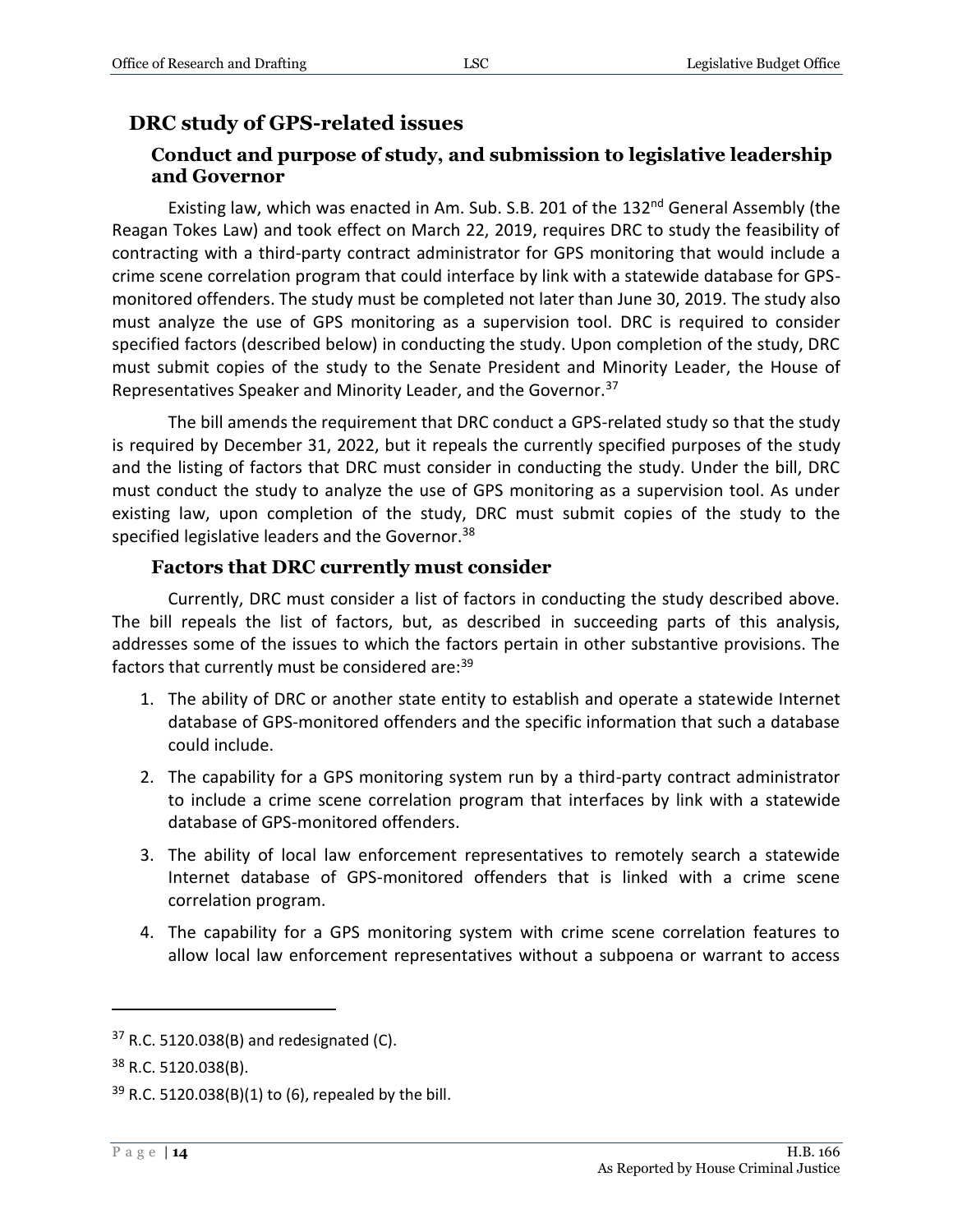information contained in the crime scene correlation program about a GPS-monitored offender, including the offender's current location, the offender's location at previous points in time, the location of recent criminal activity in or near the offender's inclusionary or exclusionary zones included as restrictions under the offender's supervision, and any possible connection between the offender's location and that recent criminal activity.

- 5. The ability of law enforcement representatives to obtain, without a warrant or subpoena, information about a GPS-monitored offender from either an employee of DRC or a third-party contract administrator who is monitoring the offender, including information of the types listed above in paragraph (4).
- 6. The types of offenders for whom GPS monitoring would be beneficial, the appropriate length for monitoring, and the costs related to GPS monitoring.

#### <span id="page-14-0"></span>**Restrictions imposed on a GPS-monitored offender**

On and after the bill's effective date, each GPS monitor that is used to monitor a GPSmonitored offender must specify and monitor restrictions for the offender, which restrictions must include for the offender inclusionary zones and, to the extent necessary, exclusionary zones, and may include for the offender a curfew specifying times of required presence in the inclusionary zone and any other reasonable restrictions.<sup>40</sup>

#### <span id="page-14-1"></span>**Specifications for contract with GPS third-party contract administrator**

Each contract that DRC enters into on or after the bill's effective date with a third-party contract administrator for GPS monitoring of GPS-monitored offenders must require all of the following specifications:<sup>41</sup>

First, the GPS used by the administrator, or by any "secondary entity" (see "**Definition of "secondary entity"**," below) under contract with the administrator to perform the actual monitoring of the offender, must include a "crime scene correlation program" to which access can be obtained under provisions of the bill (see below).

Second, the crime scene correlation program included in the administrator's system, or in the system of a secondary entity under contract with the administrator to perform the actual monitoring of the offender, must allow local law enforcement representatives or their designees to obtain, without need for a subpoena or warrant, real-time access or active GPS access to information contained in the program about a GPS-monitored offender's location at that time and, to the extent available, at other previous points in time identified by the representative or designee, about the location of recent criminal activity in or near the offender's inclusionary or exclusionary zones, and about any possible connection between the offender's location and that recent criminal activity.

 $40$  R.C. 5120.038(C)(1).

<sup>41</sup> R.C. 5120.038(C)(2).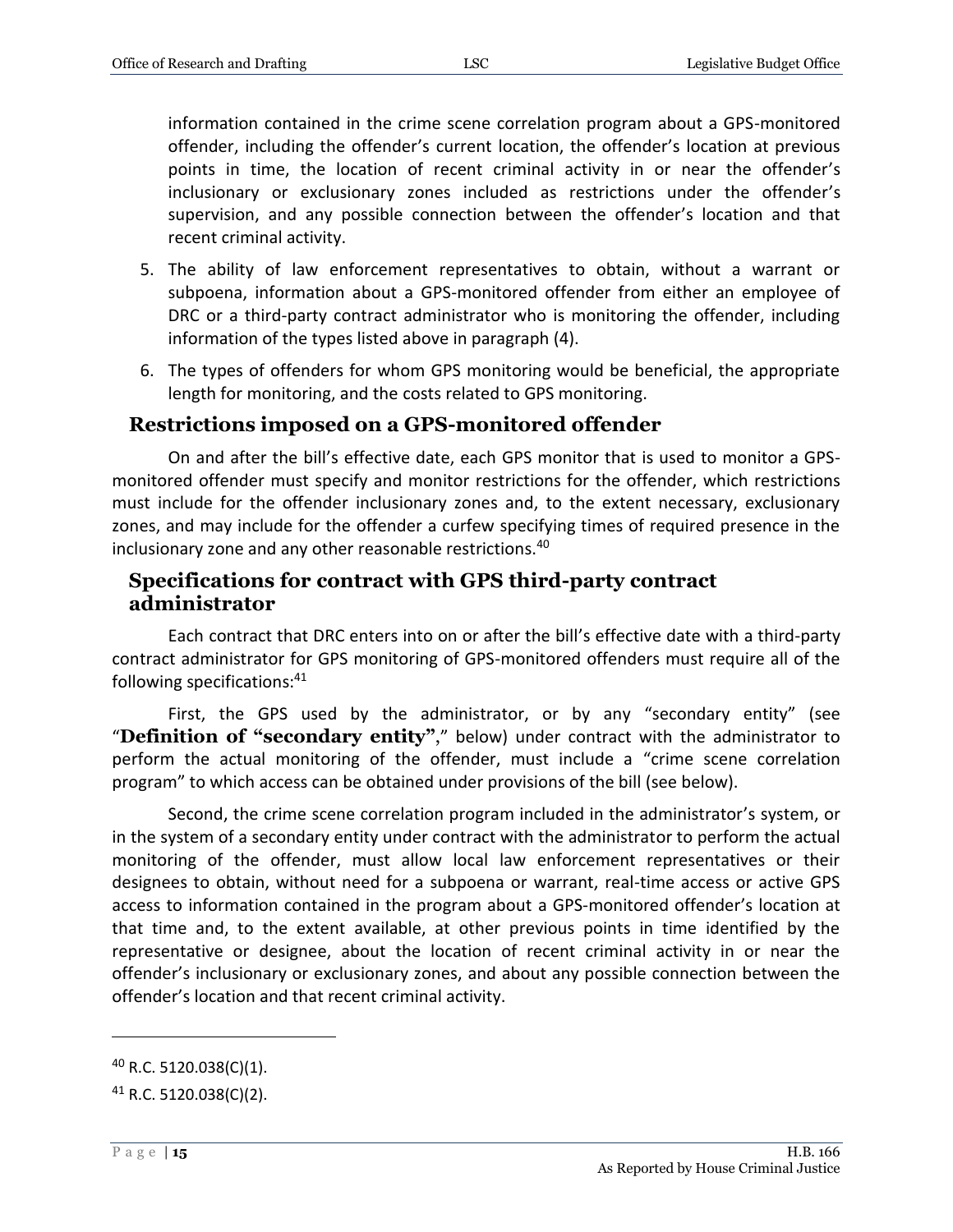Third, the administrator, or the secondary entity under contract with the administrator to perform the actual monitoring of the offender, must allow access to the crime scene correlation program included in the administrator's or secondary entity's system to law enforcement representatives as described below.

Fourth, the GPS used by the administrator, or by any secondary entity under contract with the administrator to perform the actual monitoring of the offender, must be monitored continuously and the access described in the preceding and second preceding paragraphs must be afforded 24 hours a day and seven days a week.

#### <span id="page-15-0"></span>**Compliance with and DRC enactment of GPS system requirements**

On and after the bill's effective date, any third-party contract administrator used for GPS monitoring of a GPS-monitored offender, and any secondary entity under contract with such a third-party contract administrator to perform the actual monitoring of a GPS-monitored offender, must comply in the monitoring of the offender with DRC's system requirements that exist on that date for GPS monitoring of such offenders. If, on the bill's effective date, DRC has not established any such system requirements, within a reasonable period of time after that effective date, DRC must establish system requirements for GPS monitoring of GPS-monitored offenders. After establishment of the requirements, DRC, any third-party contract administrator used for GPS monitoring, and any secondary entity under contract with such a third-party contract administrator to perform the actual monitoring of a GPS-monitored offender, must comply with the established system requirements in the monitoring of a GPS-monitored offender.<sup>42</sup>

#### <span id="page-15-1"></span>**Inclusion in LEADS of information regarding GPS-monitored offenders**

As soon as possible after, but not later than 12 months after, the bill's effective date, DRC must adopt procedures that DRC and third-party contract administrators that are being used for GPS monitoring of a GPS-monitored offender must use to provide to the Bureau of Criminal Identification and Investigation (BCII) specified information (see the third succeeding paragraph) for each GPS-monitored offender being monitored by DRC or the administrator.

On and after the date on which DRC adopts the procedures, DRC must provide to BCII the specified information to be added to LEADS for each GPS-monitored offender that DRC is monitoring, and each third-party contract administrator that is being used for GPS monitoring of a GPS-monitored offender must provide to BCII the specified information to be added to LEADS for each GPS-monitored offender that the administrator is monitoring. If the third-party contract administrator has contracted with a secondary entity to perform the actual monitoring of a GPS-monitored offender, the information the administrator provides to BCII also must include the specified information to be added to LEADS for each GPS-monitored offender that the secondary entity is monitoring. DRC and each third-party administrator must provide the information in accordance with the procedures adopted by DRC, as described above. Upon

 $42$  R.C. 5120.038(D).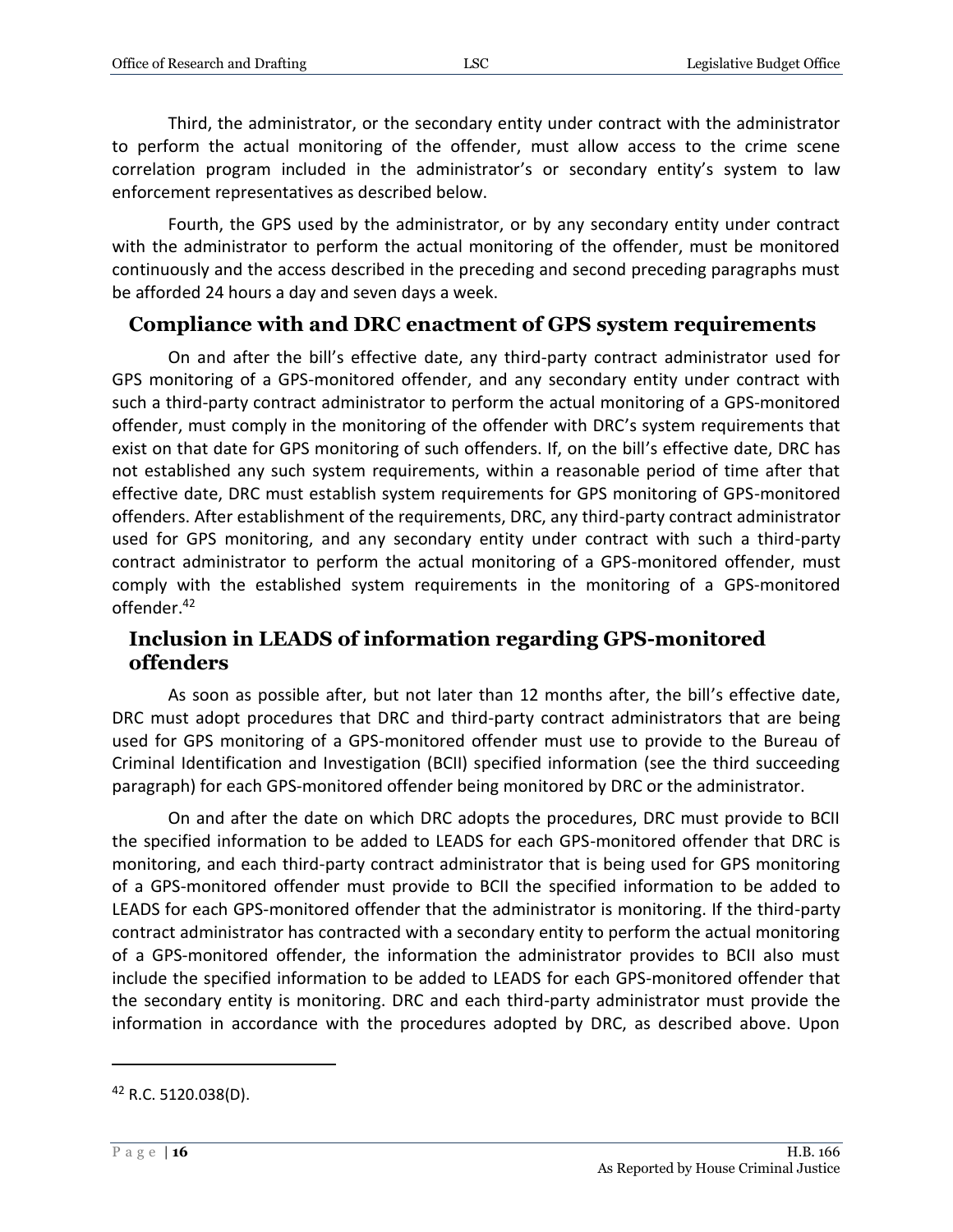receipt of the information, BCII immediately must enter the information into LEADS. The Superintendent of the State Highway Patrol must ensure that LEADS is so configured as to permit the entry into, and transmission through, the system of that information.

If any information DRC provides to BCII under the provisions described above becomes inaccurate, DRC immediately must update the information so that it is current and accurate and immediately provide the updated information to BCII. If any information a third-party contract administrator provides to BCII under those provisions, including any information with respect to a secondary entity under contract with the administrator, becomes inaccurate, the administrator similarly must update the information and provide the updated information to BCII. Upon receipt of such updated information, BCII immediately must enter the updated information into LEADS.<sup>43</sup>

The information the bill requires to be entered into LEADS must include, for each GPSmonitored offender for whom the information is required, all of the following: (1) the offender's name, (2) the offense or offenses for which the offender is subject to GPS monitoring and the offender's other criminal history, (3) the offender's residence address, (4) the monitoring parameters and restrictions for the offender, including all inclusionary zones, exclusionary zones, and inclusionary zone curfews for the offender and all other restrictions placed on the offender, (5) all previous violations of the monitoring parameters and restrictions applicable to the offender under the GPS monitoring that then is in effect for the offender, and (6) the identity of, and contact information for, whichever of the following is applicable: (a) if a DRC employee is monitoring the offender, the employee, (b) if a third-party contract administrator is being used for GPS monitoring of the offender, the third-party contract administrator, and (c) if a secondary entity under contract with a third-party contract administrator is performing the actual monitoring of a GPS-monitored offender, the secondary entity.<sup>44</sup>

#### <span id="page-16-0"></span>**Real-time access or active GPS access to information about GPSmonitored offender's location**

If a local law enforcement representative, through use of LEADS or in any other manner, learns the identity of, and contact information for, a DRC employee who is monitoring a GPSmonitored offender, the identity of, and contact information for, a third-party contract administrator that is being used for GPS monitoring of a GPS-monitored offender, or the identity of, and contact information for, a secondary entity under contract with a third-party contract administrator to perform the actual monitoring of a GPS-monitored offender, the representative or another law enforcement officer designated by the representative may contact the employee, the administrator, or the secondary entity and, without need for a subpoena or warrant, request real-time access or active GPS access to information about the offender's location at that time and at other previous points in time identified by the

<sup>&</sup>lt;sup>43</sup> R.C. 5120.038(E)(1); also division (A)(2).

<sup>44</sup> R.C. 5120.038(E)(3).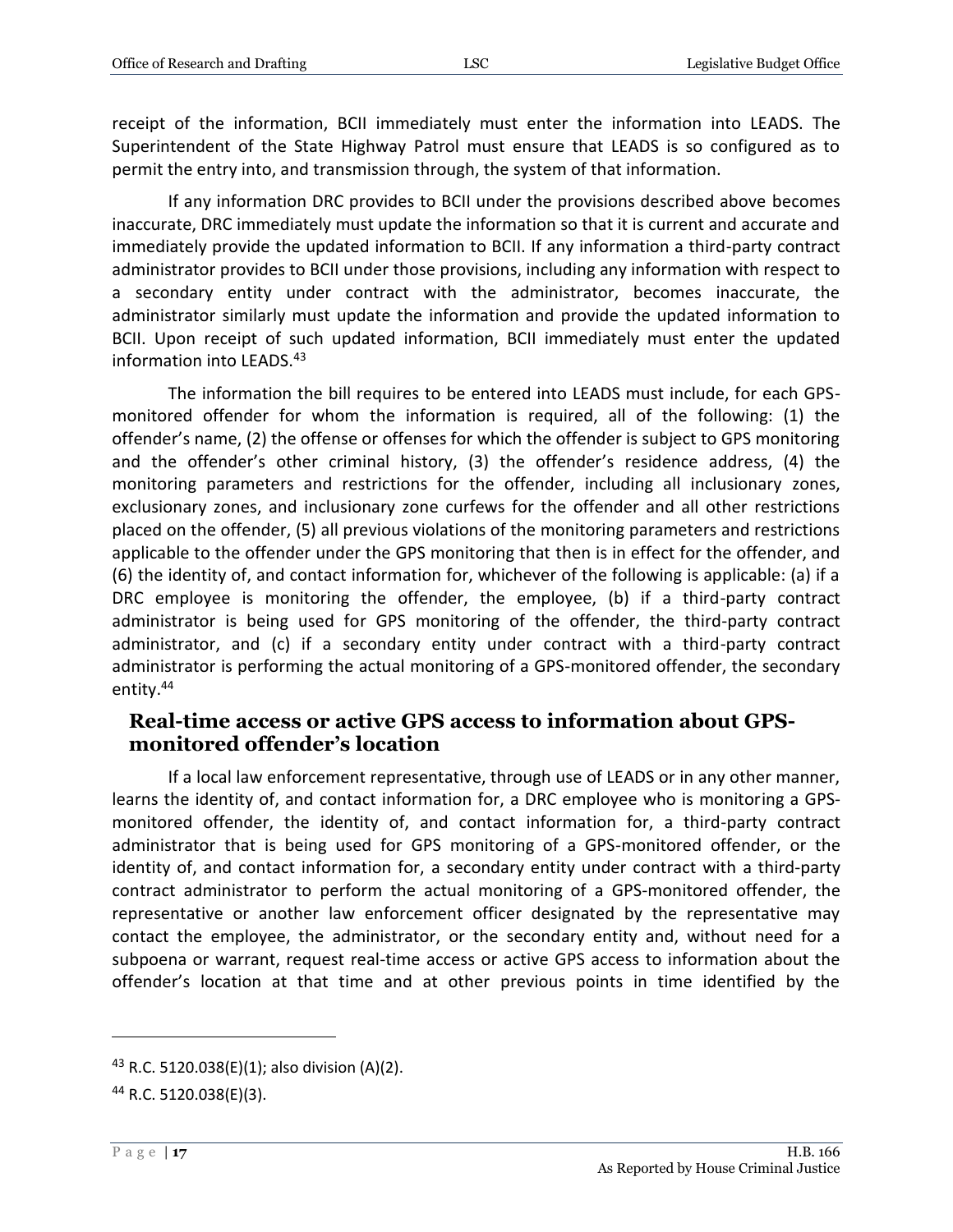representative or designee. Upon receipt of such a request, the DRC employee, the third-party contract administrator, or the secondary entity, without need for a subpoena or warrant, must provide the representative or designee with the requested information regarding the offender's location at that time and, to the extent available, at the other identified previous points in time. A request under this provision also may request information that the employee, administrator, or secondary entity has obtained about the location of recent criminal activity in or near the GPS-monitored offender's inclusionary or exclusionary zones, and about any possible connection between the offender's location and that recent criminal activity, and, upon receipt of such a request, the employee, administrator, or secondary entity, without need for a subpoena or warrant, must provide the representative or designee with that information to the extent that it is available.<sup>45</sup>

#### <span id="page-17-0"></span>**Definition of "secondary entity"**

As used in the bill's GPS-related provisions described above, a "secondary entity" is an entity under contract with a third-party contract administrator with which DRC has entered into a contract for GPS monitoring of GPS-monitored offenders.<sup>46</sup>

## <span id="page-17-1"></span>**Reentry programs of the Department of Rehabilitation and Correction**

The bill enacts provisions that address reentry programs for "target offenders" released from a state prison. For purposes of the provisions, a "target offender" is a parolee, a releasee, or a prisoner otherwise released from a state prison with respect to whom both of the following apply: (1) DRC or the APA intends to require the parolee, releasee, or prisoner to reside in a halfway house, reentry center, or community residential center that has been licensed by DRC's Division of Parole and Community Services during a part or for the entire period of the prisoner's or parolee's conditional release or of the releasee's term of postrelease control, and (2) no halfway house, reentry center, or community residential center that has been licensed as described in clause (1) will accept the prisoner, parolee, or releasee to reside in the facility.

The bill requires that, not later than 24 months after its effective date, DRC, through the APA, must establish and implement a reentry program, including a facility, for all target offenders. The program and facility must satisfy all the standards that DRC's Division of Parole and Community Services adopts by rule for the licensure of halfway houses, reentry centers, and community residential centers. Upon the establishment and implementation of the program and facility, DRC or the APA must require that all target offenders reside in the program's facility during a part or for the entire period of the target offender's conditional release or term of post-release control.<sup>47</sup>

<sup>45</sup> R.C. 5120.038(E)(2).

<sup>46</sup> R.C. 5120.038(A)(3).

<sup>47</sup> R.C. 5120.113(E) and 2967.14(A); also R.C. 5120.021.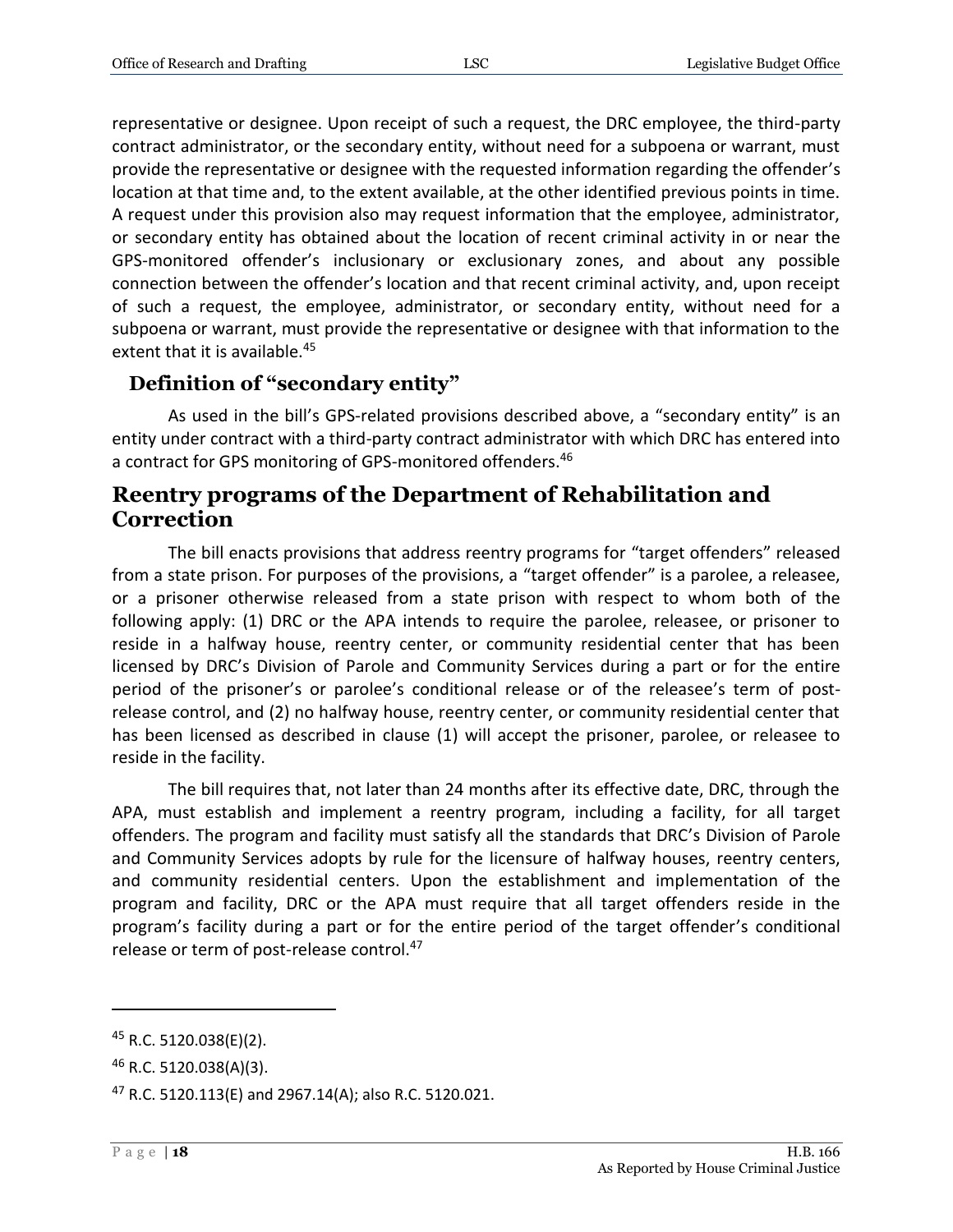## <span id="page-18-0"></span>**Adult Parole Authority parole and field officer caseloads and workloads**

The bill requires the APA, not later than one year after the bill's effective date, to establish supervision standards for parole and field officers of the APA's Field Services Section. The standards must include a specification of a "caseload" and a "workload" for parole and field officers. The caseload and workload specified in the standards must comport with industry standards set forth by the American Probation and Parole Association. Not later than two years after establishing the standards, DRC must ensure that the Field Services Section has enough parole and field officers to comply with the standards and that the officers have been trained to the extent required to comply with the standards.

As used in the provisions described in the preceding paragraph: (1) "caseload" means the maximum number of persons paroled, conditionally pardoned, or released to community supervision who should be under the supervision of any parole or field officer, based on the aggregate of the workload of the officer for each of those persons, and (2) "workload" means the minimum number of hours that a parole or field officer is expected to dedicate to each person paroled, conditionally pardoned, or released to community supervision who is under the officer's supervision, based on the person's risk classification.<sup>48</sup>

### <span id="page-18-1"></span>**State Criminal Sentencing Commission's Offender Supervision Study Committee**

The bill requires the State Criminal Sentencing Commission (SCSC) to establish an *ad hoc*, standing Offender Supervision Study Committee. The Committee will consist of one member who is a person appointed by the Governor and the following 12 members appointed by the SCSC: one active parole line officer who is a member of the exclusive representative with which the state has entered into a collective bargaining agreement that is in effect at the time of the appointment and who has been recommended by the exclusive representative; one active probation officer; two members of the House of Representatives who may not be members of the same political party; two members of the Senate who may not be members of the same political party; one common pleas court judge; one representative of the Ohio Community Corrections Association; DRC's Director or the Director's representative; one county prosecuting attorney; the State Public Defender, the State Public Defender's representative, or a county public defender; and one sheriff. SCSC members may serve on the Committee by designation of the Chief Justice, to the extent that they satisfy the criteria for service on the Committee. The Chief Justice is to designate a member to serve as Committee Chairperson, and the Committee is to select a Vice-Chairperson. The Committee must meet as necessary at the call of the Chairperson or on the written request of four or more of the Committee's members. In the absence of the Chairperson, the Vice-Chairperson is to perform the Chairperson's duties. A majority of the Committee members will constitute a quorum, and the votes of a majority of

<sup>&</sup>lt;sup>48</sup> R.C. 5149.04(E).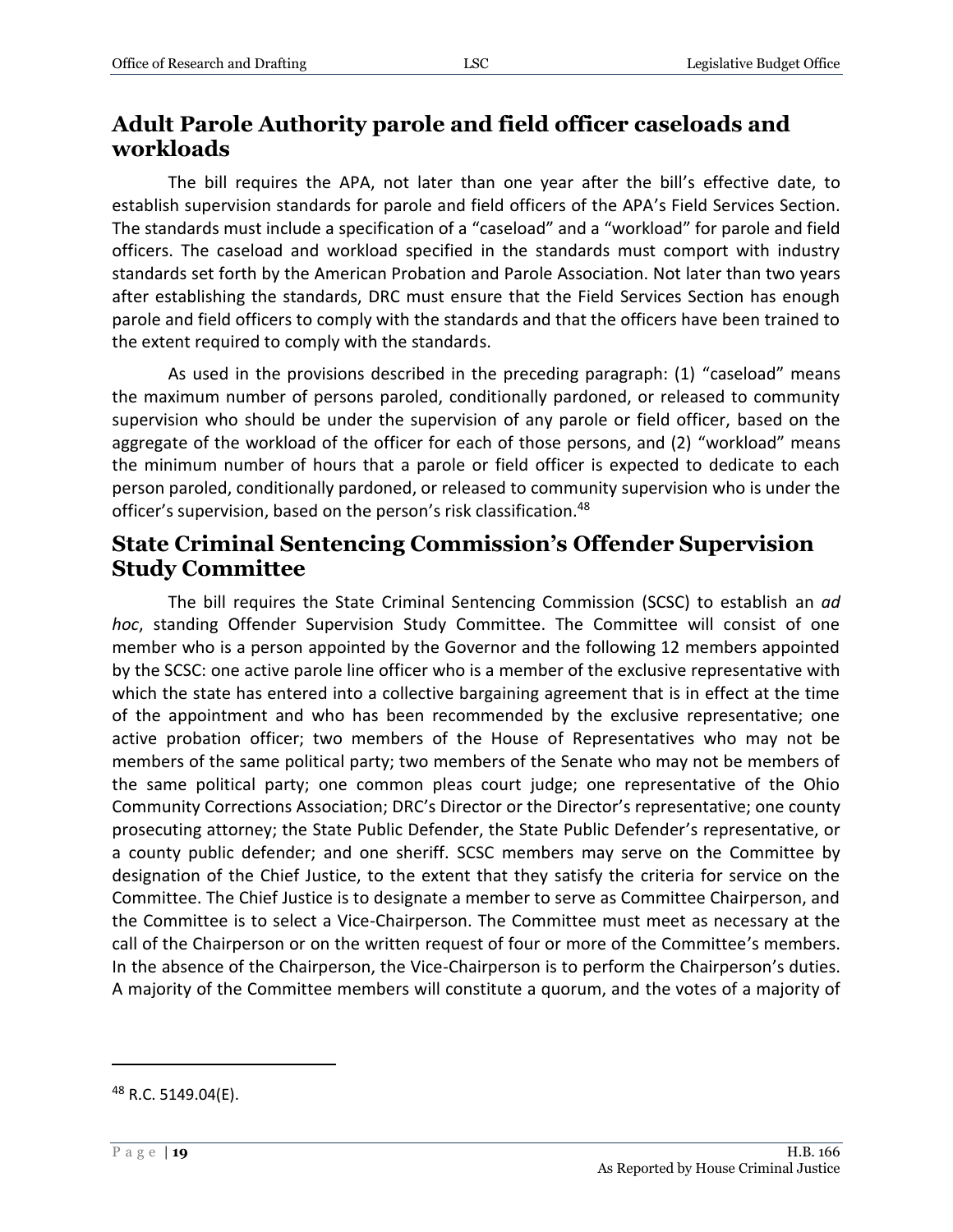the quorum present will be required to validate any Committee action, including the content of reports and recommendations to the SCSC.

The members of the Committee who are not members of the SCSC will serve without compensation, but each such member will be reimbursed for the member's actual and necessary expenses incurred in the performance of the member's official SCSC duties. Existing R.C. 181.21, which governs SCSC members, including the fact that they serve without compensation but are reimbursed for their actual and necessary expenses incurred in the performance of official SCSC duties, applies to the members of the Committee who are SCSC members.

The Committee will be required to study and review all issues related to the supervision of offenders, including issues related to parole, community control, probation, community corrections, and transitional control, and issues related to interstate compact policies. The Committee will be required to submit a report to the SCSC not later than December 31 in each even-numbered year that contains its findings with respect to the issues it studies and reviews and recommendations regarding possible changes in the law based on those findings.

The SCSC may appoint persons who are experts in issues related to the supervision of offenders to assist the Committee in the performance of its duties described above. No person appointed in a capacity under this division may vote on any action of the Committee, including the content of any report or recommendation to the SCSC.<sup>49</sup>

In addition to its other duties specified by law, the SCSC will be required to review all reports submitted to it by the Offender Supervision Study Committee under the provisions described above and, for each report so received, not later than 90 days after receiving the report, to submit a report to the General Assembly that contains the SCSC's recommendations regarding possible changes in the law based on the findings of the Committee that are set forth in the report. In preparing its report to the General Assembly, the SCSC will be required to consider all findings and recommendations of the Committee contained in the Committee's report submitted to the SCSC, and the SCSC's report to the General Assembly may be, but is not required to be, the same as the Committee's report submitted to the SCSC.<sup>50</sup>

The bill requires the SCSC, within 90 days after the bill's effective date, to study the impact of sections relevant to the Reagan Tokes Law, including those listed in continuing law as constituting the Reagan Tokes Law. SCSC must submit a report to the General Assembly and the Governor that contains the results of the study and recommendations on December 31 in every even-numbered year beginning on December 31, 2024.<sup>51</sup>

<sup>49</sup> R.C. 181.21(D).

 $50$  R.C. 181.26(A).

 $51$  R.C. 181.26(B).